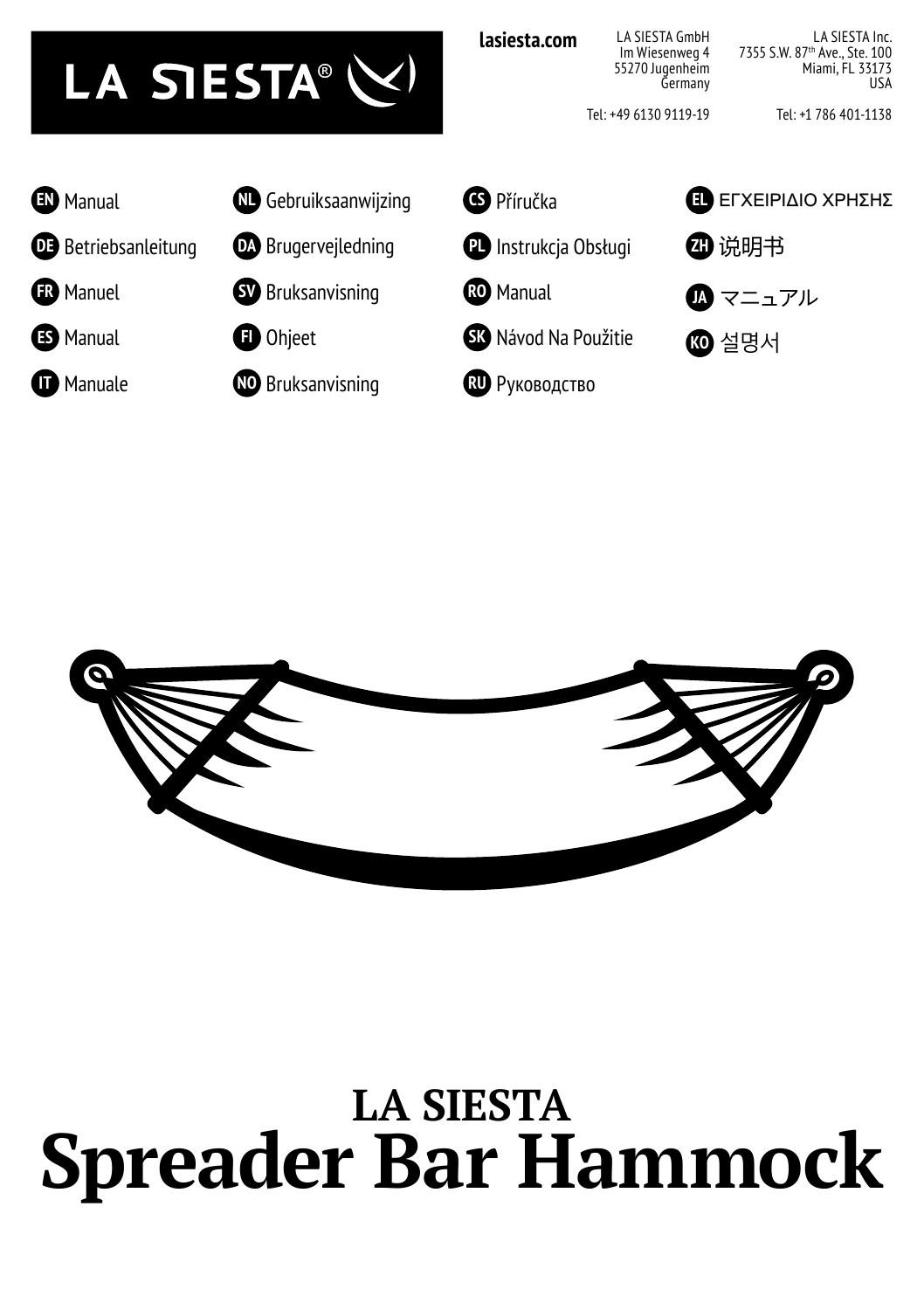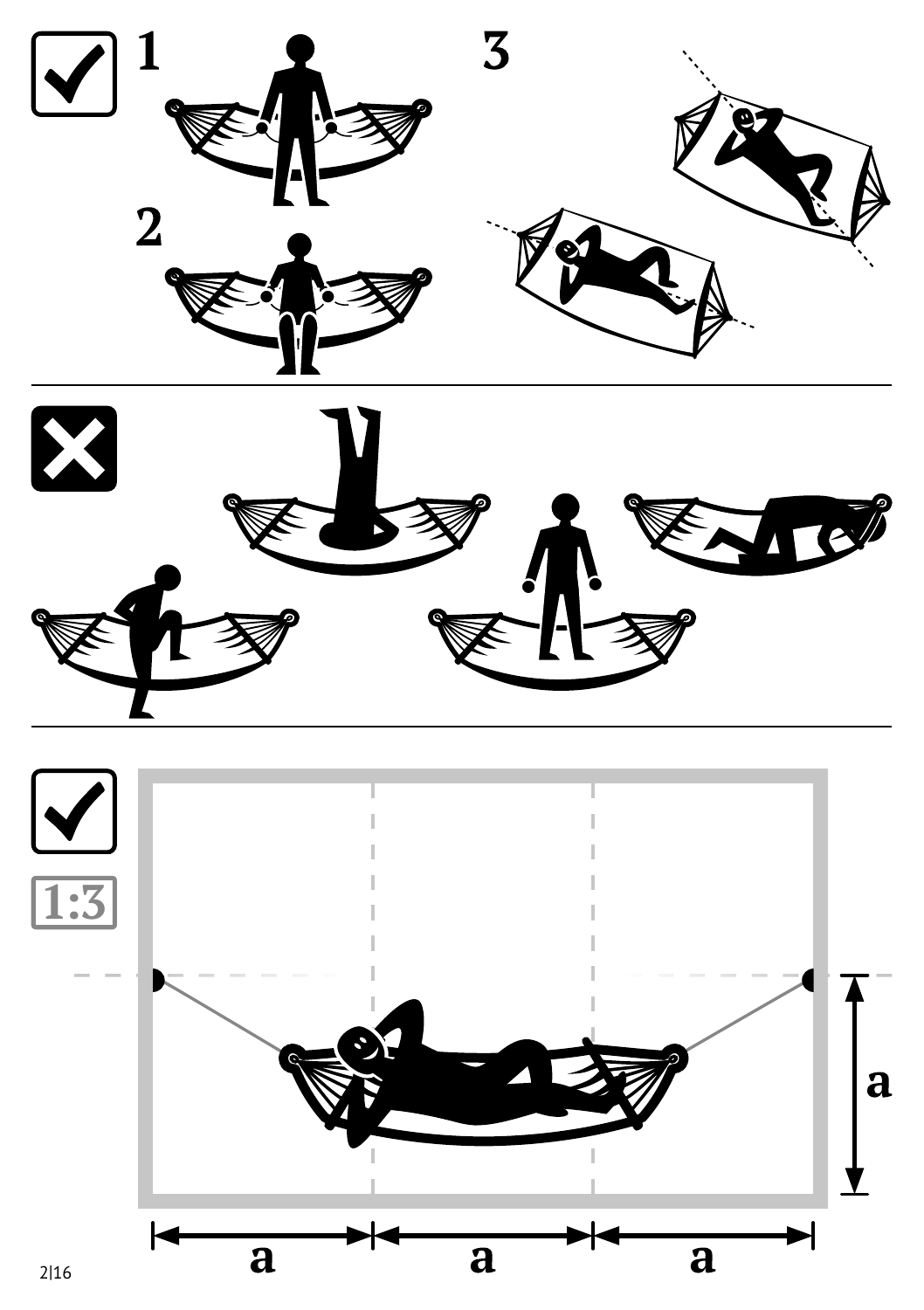

![](_page_2_Picture_1.jpeg)

![](_page_2_Picture_2.jpeg)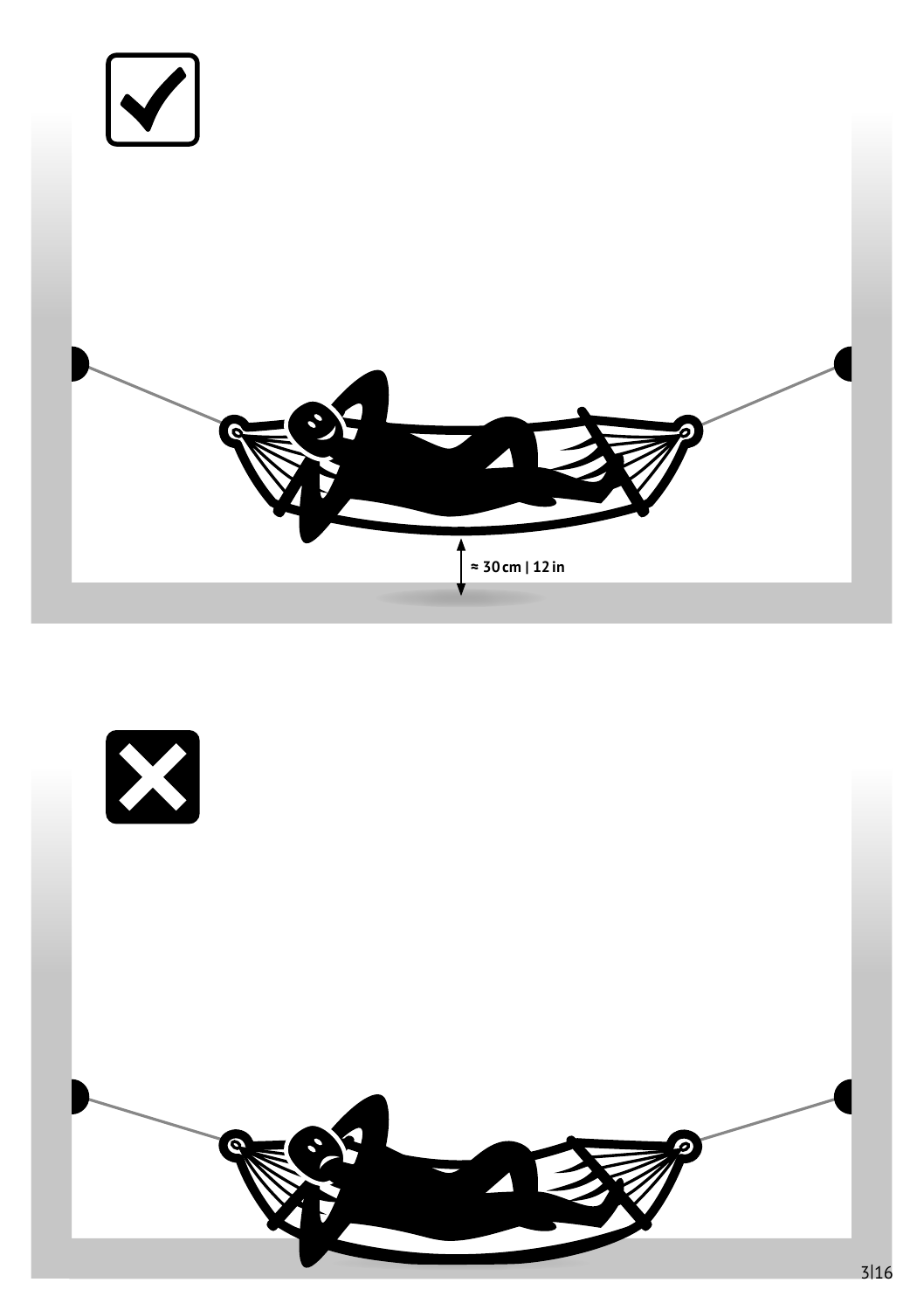![](_page_3_Picture_0.jpeg)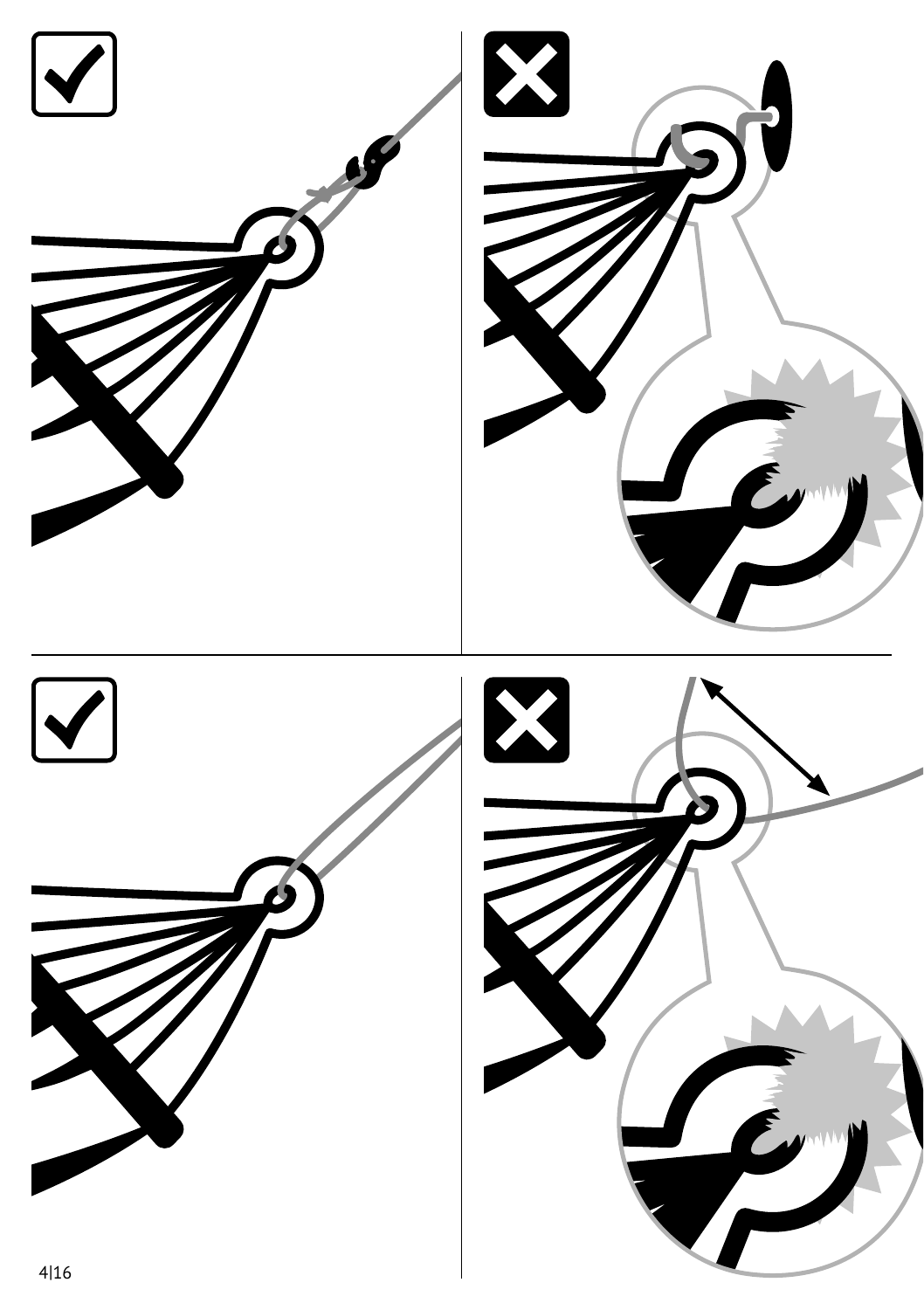#### **Washing instructions | Waschanleitung Instructions de lavage | Instrucciones de lavado**

![](_page_4_Picture_1.jpeg)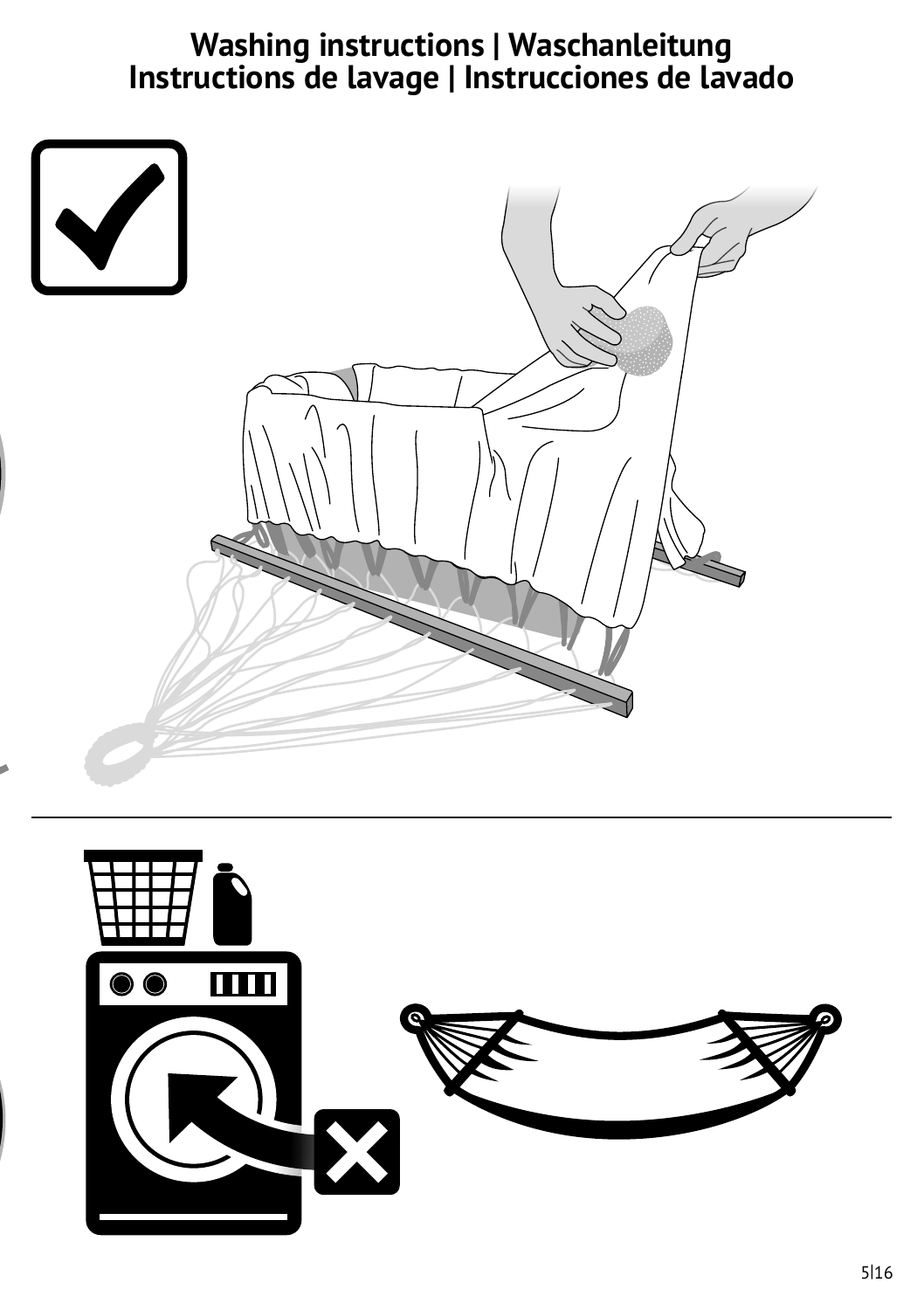![](_page_5_Picture_0.jpeg)

**MANUAL** IMPORTANT: CAREFULLY READ AND KEEP THIS MANUAL.

### **WARNING**

Prevent any misuse! Risk of strangulation. Always dismantle product when not in use. This spreader bar hammock is not a toy, playground equipment, sports equipment or climbing equipment. Do not put uneven pressure on the product. Do not stand in the product. Do not pull up on the suspension cords. Risk of injury due to falling or material damage. Children may only use this product under constant adult supervision.

## **A** CAUTION

Do not exceed the maximum carrying capacity of the product (see last page), as this will result in damage. If the product is damaged, stop using it and dispose of it appropriately. Always use the spreader bar hammock with LA SIESTA suspension systems or stands. Only attach the product to sturdy, stable material. The suspension system or the stand for suspending your product must be expertly installed and checked for wear at regular intervals and replaced if necessary. When choosing a location, keep walkways clear; select or create soft ground and keep sufficient distance from potential obstacles near and under the product to avoid collisions and injuries. Do not stand or play below or within the swinging range of the product. Do not lay the product on or attach the product above rough or sharp-edged surfaces. Do not place heavy or pointed objects in the product. Do not use near heat sources or flames. Do not smoke in or near the product. Do not use while wearing jewelry, shoes, clothes with hook and loop fasteners or similar. Protect the product as much as possible from extreme environmental influences (rain, sun, friction, etc.), as these can have a negative effect upon the service life of the product. Keep pets away from the product.

Only use the product if you have read and understood these operating instructions. The product must be assembled by adults following these operating instructions. The maximum distance from the middle of the spreader bar hammock to the ground should be  $\approx 30$  cm/12". Your product will expand by 5–10% during use, and the suspension needs to be adjusted accordingly. The suspension cords must be as straight as possible – do not twist or knot! Only use the product as described in these operating instructions. Check for wear and tear and damage and test the stability of the product before every use. Major changes in color may indicate damage. Hand wash only. Dry flat. Do not make any modifications to the product. Doing so will void the warranty. Dispose of the packaging properly and in an environmentally friendly way. If the product changes hands, hand over these operating instructions with it.

![](_page_5_Picture_8.jpeg)

#### **BETRIEBSANLEITUNG** WICHTIG: VOR GEBRAUCH

SORGFÄLTIG LESEN UND AUFBEWAHREN.

### **ACHTUNG**

Jeglichen Missbrauch unterbinden! Strangulationsgefahr. Produkt immer abbauen, wenn nicht in Benutzung. Diese Stabhängematte ist kein Spielzeug, Spiel-, Sport- und Klettergerät. Produkt nicht punktuell belasten. Nicht in das Produkt stellen. Nicht an Aufhängeschnüren hochziehen. Verletzungsgefahr durch Sturz oder Materialschäden. Nutzung durch Kinder nur unter ständiger Aufsicht von Erwachsenen.

## **/ NORSICHT**

Die maximale Belastbarkeit des Produkts (siehe letzte Seite) nicht überschreiten, da es zu Schäden führt. Beschädigtes Produkt nicht mehr nutzen und sachgerecht entsorgen. Stabhängematte stets mit LA SIESTA Aufhängevorrichtungen oder Gestellen verwenden. Produkt nur an tragfähigem stabilem Material befestigen. Die Aufhängevorrichtung oder das Gestell zum Einhängen Ihres Produktes muss fachmännisch installiert sein und in regelmäßigen Abständen auf Verschleiß überprüft und gegebenenfalls ersetzt werden. Bei der Wahl des Standortes Laufwege freihalten, einen weichen Untergrund wählen oder schaffen und Abstand zu potentiellen Hindernissen neben und unter dem Produkt halten, um Kollisionen und

Verletzungen zu vermeiden. Produkt nicht auf rauen oder scharfkantigen Untergrund legen oder darüber anbringen. Keine schweren oder spitzen Gegenstände in das Produkt legen. Nicht in der Nähe von Hitzequellen oder Flammen nutzen. Nicht in oder neben dem Produkt rauchen. Nicht mit Schmuck, Schuhen, Kleidung mit Klettverschlüssen oder ähnlichem nutzen. Produkt bestmöglich vor extremen Umwelteinflüssen (Regen, Sonne, Reibung etc.) schützen, diese können sich negativ auf die Lebensdauer des Produktes auswirken. Haustiere vom Produkt fernhalten.

Nutzen Sie das Produkt nur, wenn Sie diese Betriebsanleitung gelesen und verstanden haben. Montage muss durch Erwachsene gemäß dieser Betriebsanleitung erfolgen. Der Abstand zum Boden beträgt in der Mitte der Stabhängematte maximal ≈ 30 cm/12". Ihr Produkt dehnt sich bei Gebrauch um 5-10 %, die Aufhängung muss entsprechend angepasst werden. Die Aufhängeschnüre müssen möglichst geradlinig verlaufen - nicht verdrehen oder verknoten! Produkt nur nutzen wie in dieser Betriebsanleitung beschrieben. Vor jedem Gebrauch auf Verschleiß oder Schäden prüfen und die Stabilität testen. Starke farbliche Veränderungen können auf Produktschäden hinweisen. Nur Handwäsche. Liegend trocknen. Nehmen Sie keine Modifikation am Produkt vor, dadurch erlischt die Gewährleistung. Entsorgen Sie die Verpackung vorschriftsgemäß und umweltgerecht. Sollte das Produkt den Besitzer wechseln, händigen Sie diese Betriebsanleitung mit aus.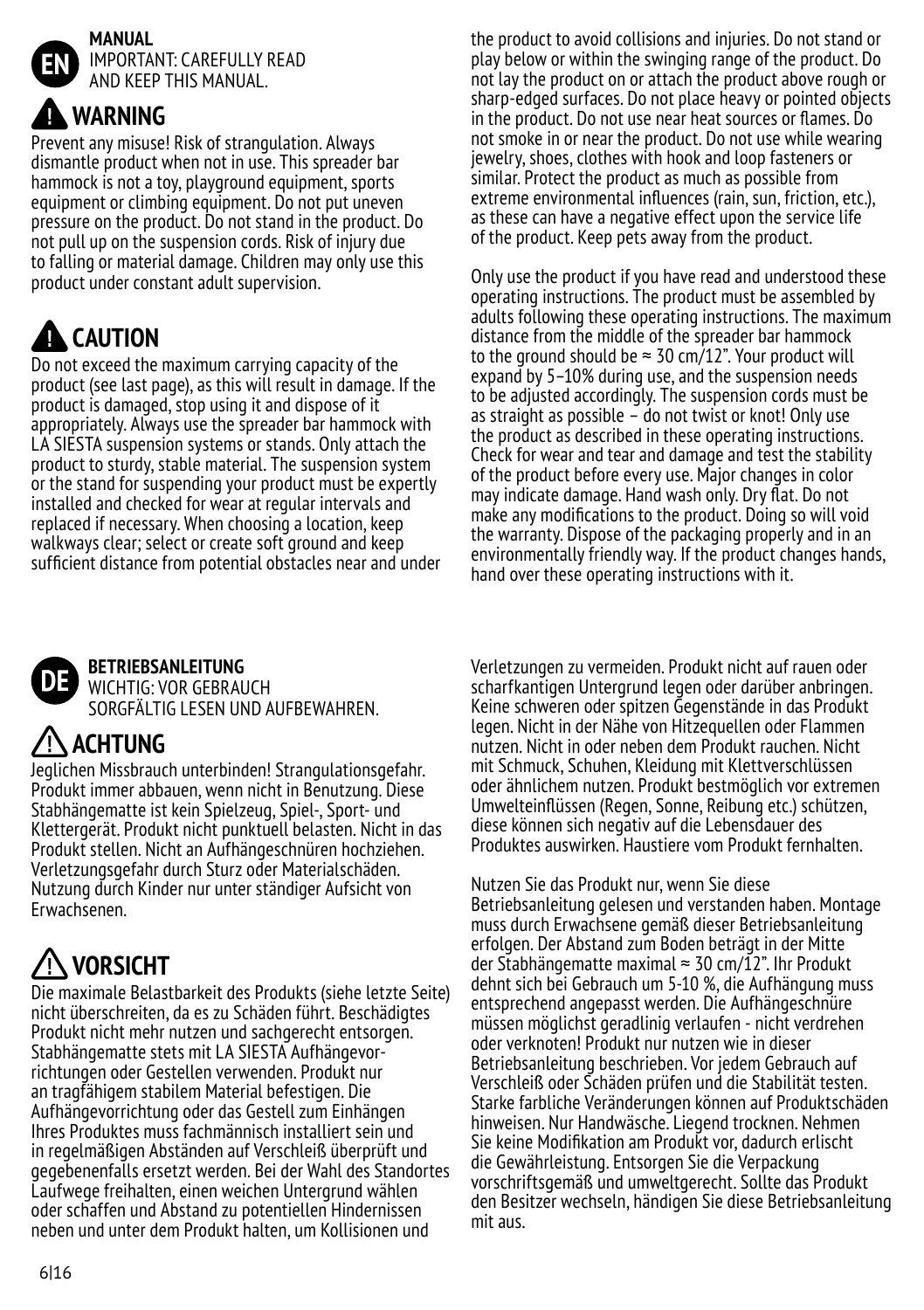![](_page_6_Picture_0.jpeg)

![](_page_6_Picture_1.jpeg)

IMPORTANT : LISEZ CE MANUEL ATTENTIVEMENT ET CONSERVEZ-LE POUR UNE CONSULTATION ULTÉRIEURE.

#### **AVERTISSEMENT**

Eviter tout usage abusif ! Risque de strangulation. Démonter le produit lorsqu'il n'est pas utilisé. Ce hamac à barres ne constitue pas un jouet ni un équipement sportif ou d'escalade. Ne pas exercer de charge ponctuelle sur le produit. Ne pas utiliser en position debout. Ne pas se suspendre aux cordons de suspension. Risque de blessure en cas de chute ou d'endommagement des matériaux. Utilisation par des enfants uniquement sous la surveillance permanente d'un adulte.

## **ATTENTION**

Ne pas dépasser la capacité de charge maximale du produit (cf. dernière page) pour éviter tout dommage. Ne plus utiliser et mettre correctement au rebut tout produit endommagé. Utiliser exclusivement le hamac à barres avec des dispositifs de suspension ou des supports LA SIESTA. Ne fixer le produit que sur un matériau stable et supportant la charge. Le dispositif de suspension ou le support permettant l'accrochage de votre produit doit être installé dans les règles de l'art, contrôlé à intervalles réguliers et, le cas échéant, remplacé. Lors du choix de l'emplacement de montage, ne pas entraver les voies de passage, choisir ou créer un sol mou et veiller à l'absence d'obstacles sous le produit et à côté de ce dernier afin d'éviter les collisions et les blessures. Ne pas se tenir ni jouer sous

ou dans la zone de balancement du produit. Ne pas déposer le produit sur un sol rugueux ou présentant des arêtes vives ni l'installer au-dessus d'un tel sol. Ne pas déposer d'objets lourds ou pointus dans le produit. Ne pas utiliser à proximité de sources de chaleur ou de flammes. Ne pas fumer dans le produit ni à côté de ce dernier. Ne pas utiliser avec des bijoux, chaussures, vêtements avec fermetures auto-grippantes ou analogues. Protéger le mieux possible le produit contre les influences environnementales extrêmes (pluie, soleil, frottement etc.) pouvant affecter sa durée de vie. Tenir les animaux domestiques éloignés du produit.

Veuillez n'utiliser le produit qu'après avoir lu et compris cette notice d'utilisation. Le montage doit être effectué par des adultes conformément aux instructions de cette notice. La distance par rapport au sol est, au centre du hamac à barres, de ≈ 30 cm/12" maximum. Durant l'utilisation, votre produit s'étire de 5 à 10 %, la suspension doit donc être ajustée en conséquence. Les cordons de suspension doivent si possible être droits, ne pas les tordre ni les nouer ! N'utiliser le produit que conformément aux instructions de cette notice. Avant chaque utilisation, contrôler l'absence d'usure ou d'endommagement de même que la stabilité du produit. De fortes altérations de couleur peuvent indiquer un endommagement du produit. Lavage à la main uniquement. Laisser sécher à plat. N'apportez pas de modifications au produit, vous perdriez vos droits de garantie. Veuillez éliminer l'emballage dans le respect des consignes environnementales. Si le produit devait changer de propriétaire, veuillez également remettre cette notice d'utilisation.

![](_page_6_Picture_9.jpeg)

**MANUAL** IMPORTANTE: LEA ATENTAMENTE Y GUARDE ESTE MANUAL.

#### **ADVERTENCIA**

¡Evitar cualquier tipo de uso indebido! Riesgo de estrangulamiento. Desmontar el producto cuando no se vaya a usar. Esta hamaca con barra no es ningún juguete ni ningún aparato deportivo, para jugar o hacer escalada. No aplicar cargas puntuales sobre el producto. No ponerse de pie en el producto. No tirar de los cordones de sujeción para elevarse. Riesgo de lesiones por caída o de daños materiales. Sólo está permitido el uso a niños bajo la constante supervisión de adultos.

## **ATENCIÓN**

No sobrepasar la máxima capacidad de carga del producto (ver última página), ya que pueden producirse daños. No utilizar el producto si está dañado; proceder a su correcta eliminación. Utilizar siempre la hamaca con barra con los dispositivos de suspensión o soportes de LA SIESTA. Sujetar el producto fijándolo únicamente a materiales estables y resistentes. El dispositivo de suspensión o el soporte para colgar su producto debe ser instalado por un profesional y ser revisado a intervalos regulares en cuanto a desgaste, procediéndose a su sustitución en caso necesario. Al elegir el lugar de instalación, dejar libres las zonas de paso, elegir suelo blando y mantener distancia con respecto a posibles obstáculos tanto a los lados como bajo el

producto a fin de evitar choques y lesiones. No situarse ni jugar debajo o cerca del área de balanceo del producto. No dejar o colocar el producto sobre suelo abrupto o con cantos afilados. No colocar objetos pesados ni puntiagudos en el producto. No usar cerca de llamas o fuentes de calor. No fumar en el interior del producto o en su proximidad. No utilizar con joyas, calzado, ropa con cierres de velcro o accesorios similares. Proteger el producto frente a efectos medioambientales extremos (lluvia, sol, rozamiento, etc.), estos pueden repercutir negativamente en la vida útil del producto. Mantener a las mascotas alejadas del producto.

No utilizar el producto hasta haber leído y entendido estas instrucciones de uso. El montaje deberá ser efectuado por adultos conforme a dichas instrucciones. La distancia máxima al suelo en el centro de la hamaca con barra es de ≈ 30 cm/12". Su producto se expande un 5-10% al usarlo, en función de lo cual deberá ajustarse la suspensión. Los cordones de sujeción deben discurrir lo más rectilíneos posible: ¡no retorcer ni anudar! Utilizar el producto únicamente según lo descrito en estas instrucciones. Antes de cualquier uso, revisar en cuanto a desgaste o daños y comprobar estabilidad. Los cambios intensos de color pueden ser indicio de daños en el producto. Lavar únicamente a mano. Dejar secar en posición horizontal. No realice ninguna modificación en el producto, ya que la garantía perdería su validez. Elimine el embalaje debidamente y de forma respetuosa con el medio ambiente. Si el producto cambiara de propietario, entregar al nuevo propietario este manual de instrucciones.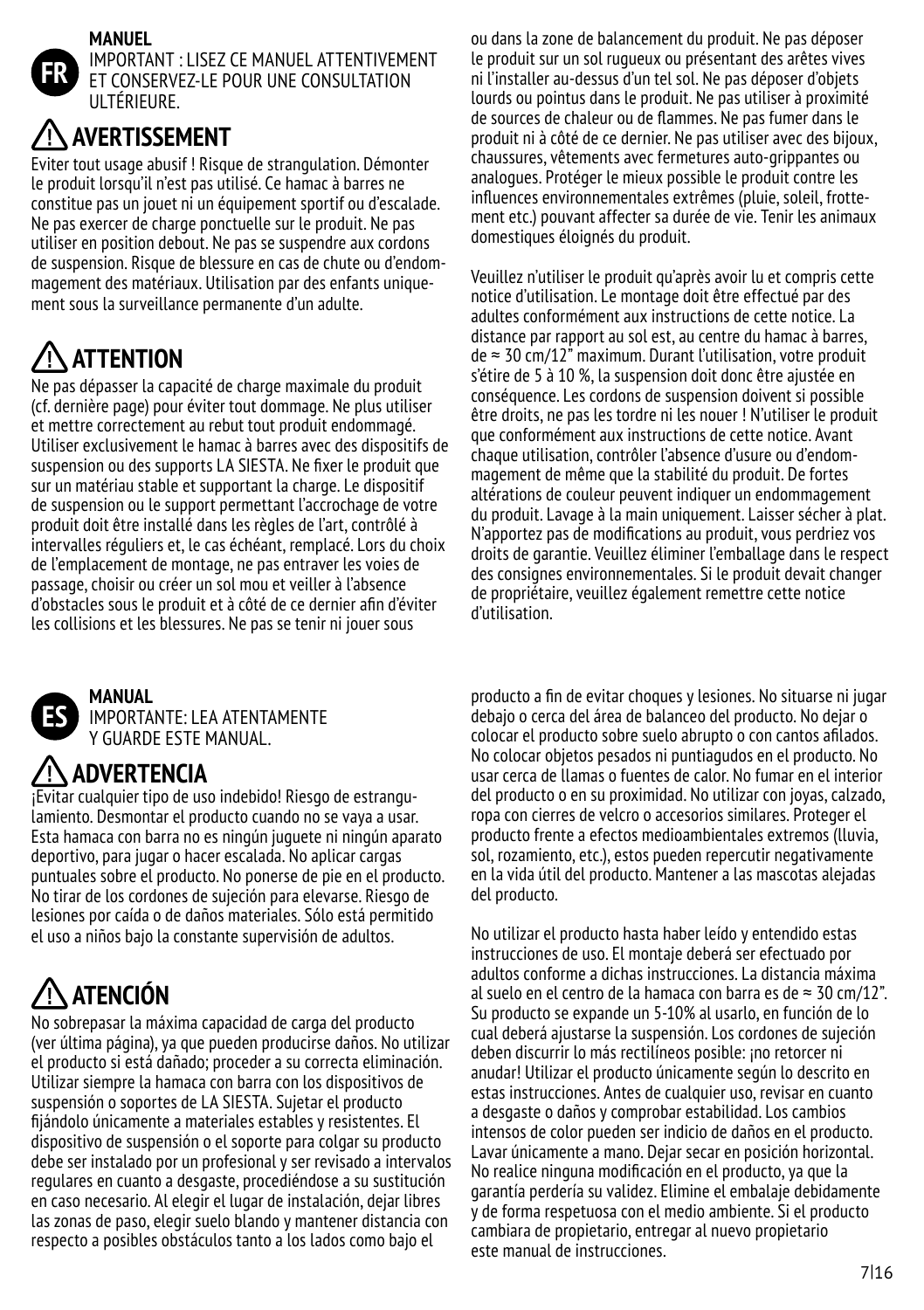![](_page_7_Picture_0.jpeg)

**MANUALE** IMPORTANTE: LEGGERE ATTENTAMENTE E CONSERVARE QUESTO MANUALE.

#### **AVVERTENZA**

Impedire ogni tipo di abuso! Pericolo di strangolamento. Smontare sempre il prodotto quando non lo si usa. Quest'amaca a bastone non è un giocattolo, un attrezzo sportivo o da arrampicata. Non sovraccaricare in un punto solo. Non mettersi in piedi nel prodotto. Non sollevare il prodotto tenendolo per le funi di sospensione. Pericolo di infortuni dovuti a caduta o a danneggiamento del materiale. I bambini possono usare il prodotto solo sotto la costante supervisione degli adulti.

## **ATTENZIONE**

Non superare il carico massimo del prodotto (vedi ultima pagina) perché ciò potrebbe comportare dei danni. Se danneggiato evitare di usare il prodotto e smaltirlo correttamente. Utilizzare sempre l'amaca a bastone con dispositivi di sospensione o supporti LA SIESTA. Fissare il prodotto soltanto a materiale solido e stabile. Il dispositivo di sospensione o il supporto del prodotto devono essere installati in maniera appropriata e controllati a distanze regolari che non presentino segni di usura. In questo caso dovranno essere sostituiti. Scegliendo il punto dove appendere il prodotto fare attenzione a non bloccare zone di passaggio, scegliere un fondo morbido e mantenere la distanza da ostacoli potenziali sia vicino che sotto il prodotto al fine di evitare collisioni e infortuni. Non intrattenersi o giocare nell'area di oscillazione del prodotto. Non poggiare o montare il prodotto su fondo irregolare o con spigoli vivi. Non poggiare oggetti pesanti o appuntiti nel prodotto. Non utilizzare vicino a fonti di calore o fiamme. Non fumare dentro o vicino al prodotto. Non utilizzare con gioielli, scarpe, capi d'abbigliamento con cerniere o simili. Proteggere il prodotto nel miglior modo possibile da condizioni ambientali estreme (pioggia, sole, attrito, ecc.) che possono avere conseguenze negative sul ciclo di vita del prodotto. Tenere lontani gli animali domestici dal prodotto.

Utilizzare il prodotto soltanto dopo aver letto e compreso queste istruzioni per l'uso. Il montaggio deve essere eseguito da adulti secondo le istruzioni allegate. La distanza dal suolo, al centro dell'amaca a bastone è al massimo di ≈ 30 cm/12". In seguito all'uso il prodotto si dilata del 5-10%. Sarà quindi necessario adattare adeguatamente la sospensione. Le funi di sospensione devono essere più diritte possibile - non attorcigliarle o annodarle! Usare il prodotto come da indicazioni. Prima di ogni uso controllare che il prodotto non sia usurato o danneggiato e assicurarsi della sua stabilità. Forti cambiamenti della colorazione possono essere un'indicazione di danneggiamenti del prodotto. Solo lavaggio a mano. Fare asciugare in piano. Non apportare alcuna modifica al prodotto perché ciò farebbe estinguere la garanzia. Smaltire la confezione seguendo le direttive e in modo compatibile con l'ambiente. Se il prodotto dovesse cambiare proprietario accludere anche queste istruzioni per l'uso.

![](_page_7_Picture_8.jpeg)

#### **GEBRUIKSAANWIJZING**

BELANGRIJK: GEBRUIKSAANWIJZING AANDACHTIG DOORLEZEN EN BEWAREN VOOR LATER GEBRUIK.

### **WAARSCHUWING**

Ieder misbruik voorkomen! Gevaar voor verwurging. Het product altijd demonteren wanneer het niet wordt gebruikt. Deze spreidstok hangmat is geen speelgoed, speel-, sport- of klimtoestel. Het product nooit overbelasten. Niet in het product gaan staan. Niet omhoogtrekken aan de ophangtouwen. Gevaar voor verwonding door vallen of materiaalschade. Gebruik door kinderen uitsluitend onder doorlopend toezicht van volwassenen.

## **/ NOORZICHTIG**

De maximale belastbaarheid van het product (zie de laatste pagina) niet overschrijden, aangezien dit tot schade leidt. Een beschadigd product niet meer gebruiken en op de juiste wijze weggooien. De spreidstok hangmat altijd met ophangsets of standaarden van LA SIESTA gebruiken. Het product uitsluitend bevestigen aan stabiel materiaal dat geschikt is om het product te dragen. De bevestiging of de standaard waaraan uw product wordt gehangen moet deskundig geïnstalleerd zijn en regelmatig worden gecontroleerd op slijtage en eventueel worden vervangen. Houd bij de keuze van de locatie looppaden vrij, kies of creëer een zachte ondergrond en houd afstand tot potentiële obstakels naast en onder het product om botsingen en verwondingen te vermijden. Niet onder of in het schommel-

bereik van het product vertoeven of spelen. Het product niet op een ruwe of scherpe ondergrond leggen of erover plaatsen. Geen zware of scherpe voorwerpen in het product leggen. Niet gebruiken in de buurt van warmtebronnen of vlammen. Niet roken in of naast het product. Niet met sieraden, schoenen, kleding met klittenbandsluiting of vergelijkbare zaken gebruiken. Het product zo goed mogelijk beschermen tegen extreme omgevingsinvloeden (regen, zon, wrijving etc.), deze kunnen een negatief effect hebben op de levensduur van het product. Huisdieren uit de buurt van het product houden.

Gebruik het product uitsluitend wanneer u deze gebruiksaanwijzing hebt gelezen en begrepen. De montage moet worden uitgevoerd door volwassenen overeenkomstig deze gebruiksaanwijzing. De afstand tot de grond bedraagt in het midden van de spreidstok hangmat maximaal ≈ 30 cm/12". Uw product rekt bij gebruik circa 5-10% uit, de ophanging moet dienovereenkomstig worden aangepast. De ophangtouwen moeten zo recht mogelijk lopen - niet verdraaien of knopen! Het product uitsluitend gebruiken zoals in deze gebruiksaanwijzing is beschreven. Vóór ieder gebruik controleren op slijtage of beschadiging en de stabiliteit testen. Sterke kleurveranderingen kunnen een aanduiding zijn van productschade. Alleen handwas. Liggend laten drogen. Breng geen wijzigingen aan het product aan, hierdoor komt de garantie te vervallen. Gooi de verpakking volgens de voorschriften en milieuvriendelijk weg. Als het product een andere bezitter krijgt, levert u deze gebruiksaanwijzing erbij.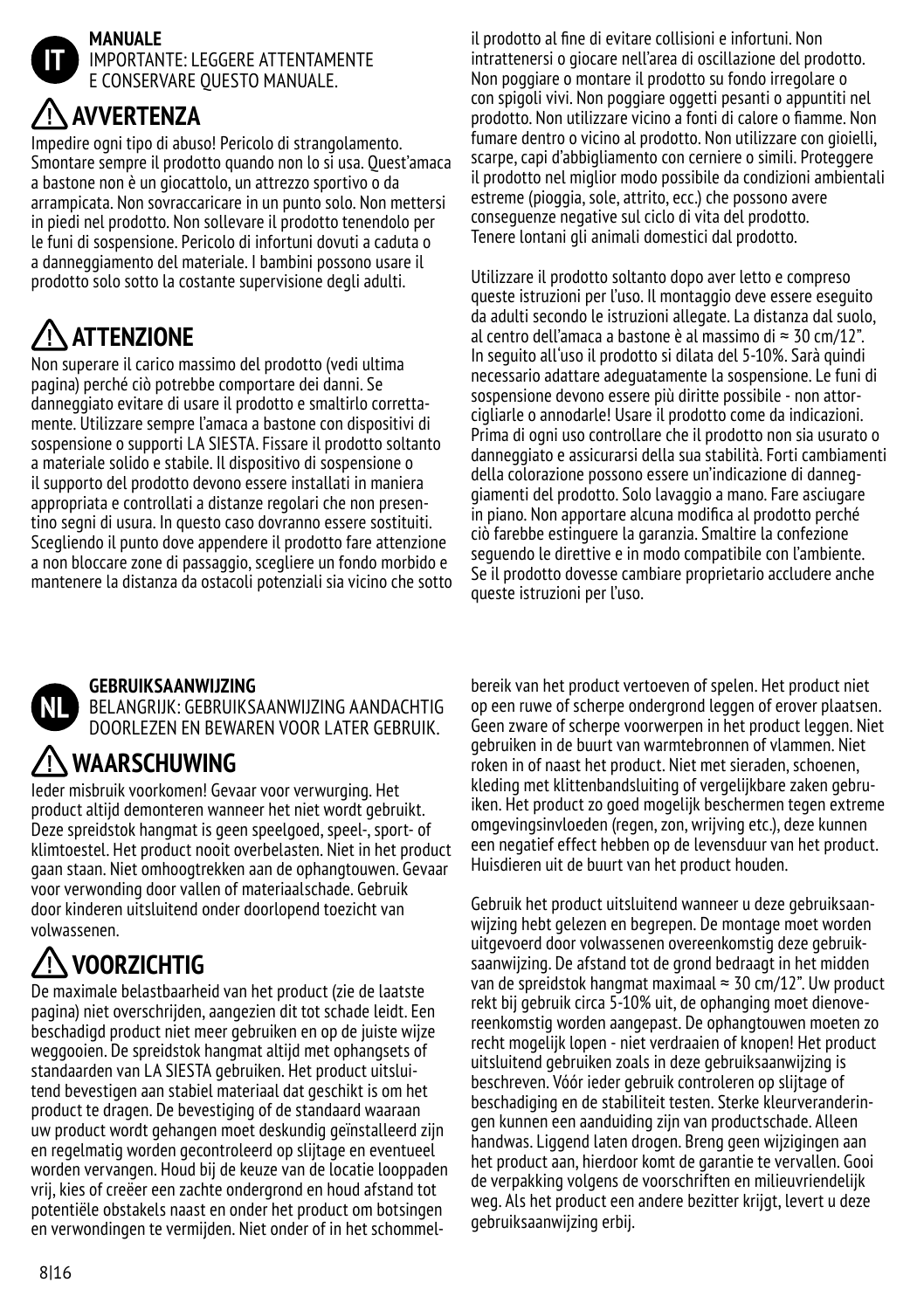![](_page_8_Picture_0.jpeg)

#### **BRUGERVEJLEDNING**

VIGTIGT: LÆS DENNE BRUGERVEJLEDNING GRUNDIGT OG GEM DEN TIL SENERE BRUG.

#### **ADVARSEL**

Enhver form for misbrug skal forhindres!

Stranguleringsrisiko. Tag altid produktet ned, når det ikke bruges. Denne hængekøje med tværpind er ikke legetøj og er ikke beregnet til leg, sport eller klatring. Belast ikke produktet punktvis. Stå ikke op i produktet. Træk ikke hængekøje med tværpind op i ophængningssnorene. Risiko for at komme til skade ved fald eller materialeskader. Må kun benyttes af børn, hvis de er under konstant opsyn af voksne.

## **FORSIGTIG**

Den maksimale belastning af produktet (se sidste side) må ikke overskrides, da dette fører til skader. Et beskadiget produkt må ikke anvendes mere og skal bortskaffes korrekt. Anvend altid hængekøjen med tværpind med LA SIESTA ophængningsanordninger eller stativ. Fastgør kun produktet til bæredygtigt stabilt materiale. Ophængningsanordningerne eller stativet til ophængning af produktet skal være korrekt installeret og skal testes for slitage med regelmæssige mellemrum. Slidte dele skal udskiftes. Når der vælges placeringssted, skal gangarealer holdes fri, der skal vælges eller skaffes et blødt underlag, og afstanden til potentielle forhindringer ved siden af og under

produktet skal overholdes for at undgå kollisioner og tilskadekomst. Undlad ophold eller leg under produktet eller i produktets svingområde. Læg eller placer ikke produktet oven på eller over ru eller skarpkantede underlag. Læg ikke tunge eller spidse genstande i produktet. Må ikke anvendes i nærheden af varmekilder eller flammer. Der må ikke ryges i eller ved siden af produktet. Må ikke anvendes med smykker, sko, tøj med burrelukninger eller lignende. Beskyt produktet mod ekstreme vejrpåvirkninger (regn, sol, friktion osv.), som kan påvirke produktets levetid negativt. Hold kæledyr borte fra produktet.

Anvend kun produktet når du har læst og forstået denne brugsanvisning. Montering må kun foretages af voksne ifølge til denne brugsanvisning. Afstanden til jorden midt på hængekøjen med tværpind skal maksimalt være ≈ 30 cm/12". Produktet udvider sig ved brug med 5-10 %, ophængningen skal tilpasses efter dette. Ophængningssnorene skal forløbe så retlinjet som muligt – de må ikke snos, og der må ikke bindes knuder på dem! Produktet må kun anvendes som beskrevet i denne brugsanvisning. Kontroller før hver anvendelse produktet for slitage eller beskadigelse og test stabiliteten. Stærke misfarvninger kan være et tegn på produktskader. Kun håndvask. Tørres liggende. Der må ikke foretages ændringer på produktet, dette medfører bortfald af garantien. Emballages skal bortskaffes miljøvenligt i henhold til gældende regler. Hvis produktet skifter ejer, bedes denne brugsanvisning følge med.

![](_page_8_Picture_10.jpeg)

#### **BRUKSANVISNING**

VIKTIGT: LÄS NOGGRANT DEN HÄR BRUKSANVISNINGEN OCH FÖRVARA DEN VÄL.

### **Y!\ VARNING**

Varje form av felaktig användning måste förhindras! Risk för strypning. Packa alltid ihop hängmattan när den inte ska användas. Denna hängmatta med träkarmar är ingen leksak och inget lek-, sport- eller klätterredskap. Belasta inte produkten punktvis. Stå inte i produkten. Häng inte i upphängningslinorna. Risk för kroppsskador vid fall eller materialskador. Får användas av barn endast under uppsikt av vuxna.

## **OBSERVERA**

Produktens maximala belastningsförmåga (se sista sidan) får inte överskridas, det leder till skador. En skadad produkt får inte användas längre och ska behandlas som avfall. Hängmattan med träkarmar ska alltid användas tillsammans med LA SIESTA upphängningsanordningar. Hängmattan med träkarmar måste fästas på ett bärkraftigt och stabilt material. Upphängningsanordningen eller stativet för upphängning av din produkt måste installeras fackmässigt och kontrolleras regelbundet för slitage och vid behov bytas ut. När du väljer upphängningsplats måste du se till att gångvägar hålls fria, välja ett mjukt underlag och hålla tillräckligt avstånd till eventuella hinder bredvid och under

produkten, så att kollisioner och skador undviks. Undvik att vistas eller leka i produktens svängningsområde. Lägg inte produkten på ett grovt eller vasst underlag. Lägg inga tunga eller spetsiga föremål i produkten. Får inte användas i närheten av värmekällor eller öppen eld. Rök aldrig i eller intill produkten. Använd den inte med smycken, skor, kläder med kardborreknäppning eller liknande. Skydda produkten på bästa möjliga sätt mot ogynnsamma miljöpåverkningar (regn, sol, friktion etc.), som kan reducera produktens livslängd. Håll husdjur borta från produkten.

Använd bara hängmattan med träkarmar om du har läst och förstått bruksanvisningen. Monteringen måste göras av vuxna och ske i enlighet med bruksanvisningen. Avståndet från marken i mitten av hängmattan med träkarmar är högst ≈ 30 cm/12". Din produkt töjer sig vid användning 5–10 %, så upphängningen måste anpassas till detta. Upphängningslinorna måste vara så raka som möjligt – inte vridas eller trassla in sig. Använd endast produkten på det sätt som beskrivs i den här bruksanvisningen. Kontrollera före varje användning om hängmattan med träkarmar är skadad eller försliten och testa stabiliteten. Kraftiga färgförändringar kan tyda på produktskador. Endast handtvätt. Ska torka liggande. Gör inga ändringar på produkten, då upphör garantin att gälla. Se till att förpackningen avfallshanteras enligt gällande bestämmelser och på ett miljövänligt sätt. Om produkten byter ägare ska bruksanvis-<br>ningen överlämnas till den nya ägaren.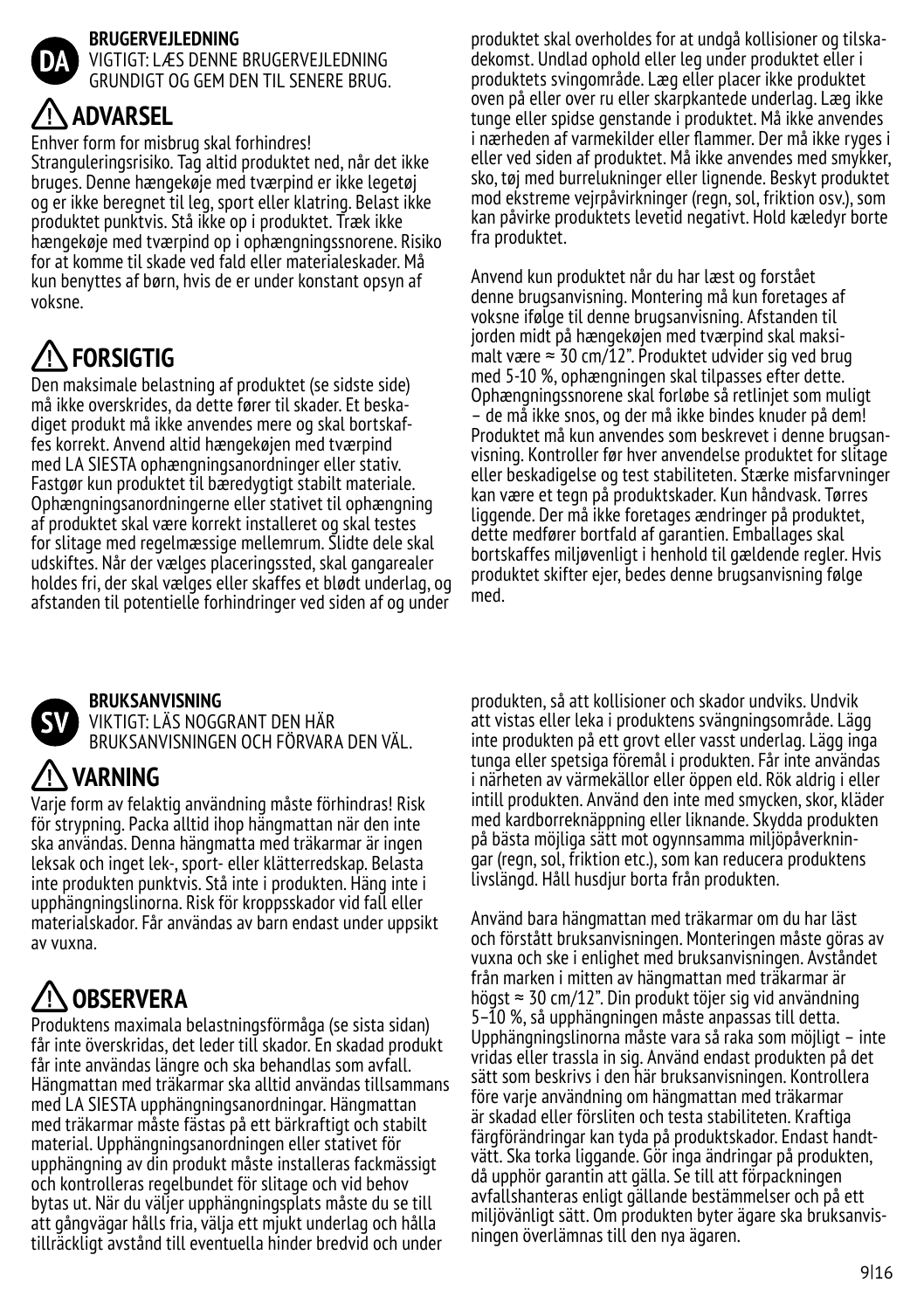![](_page_9_Picture_0.jpeg)

## **VAROITUS**

Väärinkäyttö estettävä! Kuristumisvaara. Tuote on purettava aina, kun sitä ei käytetä. Tämä riippumatto päätypuilla ei ole lelu eikä peli-, urheilu- tai kiipeilyväline. Älä kohdista tuotteeseen pistekuormitusta. Tuotteessa ei saa seistä. Älä vedä ylös ripustusnaruista. Putoaminen tuotteesta aiheuttaa tapaturman ja aineellisten vahinkojen vaaran. Lapset saavat käyttää tuotetta vain aikuisen jatkuvassa valvonnassa.

## **HUOMIO**

Tuotteen suurinta sallittua kuormitusta (ks. viimeinen sivu) ei saa ylittää, koska tämä voi johtaa vahinkoihin. Vahingoittunutta tuotetta ei saa käyttää ja se on hävitettävä asianmukaisesti. Käytä riippumatto päätypuilla aina LA SIESTA -ripustusjärjestelmiä tai -telineitä. Kiinnitä tuote aina kantavaan ja tukevaan materiaaliin. Tuotteesi ripustusjärjestelmä tai teline on asennettava asianmukaisesti ja sen kuluminen on tarkistettava säännöllisesti, vaihdettava tarvittaessa. Asennuspaikkaa valittava siten, että kulkuväylät pysyvät vapaina, että alusta on pehmeä ja että väli mahdollisiin tuotteen vieressä tai alla oleviin esteisiin on vapaa eikä johda törmäyksiin. Tuotteen

heilunta-alueella tai sen alla ei saa oleskella tai leikkiä. Tuotetta ei saa asettaa karkealle tai terävälle alustalle tai sellaisen päälle. Tuotteeseen ei saa panna raskaita tai teräviä esineitä. Ei saa käyttää lämmönlähteiden tai liekkien lähettyvillä. Tuotteessa istuen tai sen läheisyydessä ei saa tupakoida. Tuotteessa vältettävä korujen, kenkien, tarranauhallisten vaatteiden ja vastaavien käyttöä. Suojaa tuotetta mahdollisimman hyvin ulkoisilta ympäristöolosuhteilta (sateelta, auringolta, hankaukselta jne.), nämä voivat lyhentää tuotteen käyttöikää. Kotieläimet pidettävä etäällä tuotteesta.

Käytä tuotetta vasta, kun olet lukenut ja ymmärrät tämän käyttöohjeen. Asennus on aikuisten tehtävä, ja siinä on noudatettava tätä käyttöohjetta. Etäisyys maasta on riippumatton päätypuilla keskellä enintään ≈ 30 cm/12". Tuotteesi venyy käytössä 5–10 %, huomioi tämä riippumattoa ripustaessasi. Kiinnitysnarujen on kiinnitettävä mahdollisimman suoraan – ne eivät saa kiertyä eikä mennä solmuun! Tuotetta saa käyttää ainoastaan tässä käyttöohjeessa kuvatulla tavalla. Tarkista tuote aina ennen käyttöä kulumisen tai vaurioiden varalta, ja testaa sen kestävyys. Voimakkaat värimuutokset voivat kertoa tuotteen vahingoittumisesta. Vain käsinpesu. Kuivatus vaakatasossa. Tuotteeseen ei saa tehdä mitään muutoksia, sillä ne aiheuttavat takuun raukeamisen. Pakkaus hävitettävä asianmukaisesti ja ympäristöystävällisesti. Tämä käyttöohje on annettava mukaan luovutettaessa tuote toiselle omistajalle.

![](_page_9_Picture_7.jpeg)

#### **BRUKSANVISNING**

VIKTIG: LES DENNE BRUKSANVISNINGEN FORSIKTIG OG BEHOLD DEN FOR SENERE BRUK.

#### **/!\ ADVARSEL**

Unngå enhver form for misbruk! Fare for kvelning. Produktet må alltid demonteres når det ikke skal brukes. Denne hengekøye med stang er ikke en leke, sports-eller klatreutstyr. Ikke belast produktet punktvis. Ikke stå i produktet. Ikke trekk det opp etter festesnorene. Fare for skade grunnet fall eller materialskader. Barn får kun bruke produktet under tilsyn av voksne.

## **FORSIKTIG**

Den maksimale belastbarheten til produktet (se siste side) må ikke overskrides. Det kan medføre skade. Skadet produkt får ikke lenger benyttes. Det må kastes. Hengekøye med stang må alltid benyttes med LA SIESTA opphengingsut- styr eller stativer. Produktet får kun festes til bærekraftige stabile materialer. Opphengingsinnretningen eller stativet for opphenging av produktet må være faglig riktig installert og man må regelmessig kontrollere om utstyret er slitt og hvis det er tilfelle må det byttes ut. Ved valg av stedet hvor produktet skal henges opp, må man påse at gang- og kjøre- veier i nærheten er fri, man må velge et mykt underlag og man må holde avstand til mulige hindre i nærheten av eller

under produktet, slik at man unngår kollisjoner og skader. Man må ikke oppholde seg eller leke i produktets svingeområde. Produktet får ikke legges eller festes på råe underlag eller underlag med skarpe kanter. Man må ikke legge tunge eller skarpe gjenstander i produktet. Må ikke benyttes i nærheten av varmekilder eller åpen flamme. Ikke røyk i eller i nærheten av produktet. Produktet må ikke benyttes når du har smykker, sko, klær eller glidelåser. Produktet må beskyttes godt mot ekstrem miljøpåvirkning (regn, sol, friksjon osv.). Det kan medføre negative virkninger på produktets levetid. Hold husdyr borte fra produktet.

Du må ha lest og forstått denne bruksanvisningen før du benytter produktet. Monteringen må foretas av voksne og i henhold til denne bruksanvisningen. Avstanden til bakken ved midten av hengekøye med stang er på maksimalt ≈ 30 cm/12". Produktet ditt strekker seg ca. 5-10 % ved bruk. Opphengingen må tilpasses dette. Opphengingssnorene må henge så rett som mulig, ikke vris eller knytes! Produktet får kun benyttes som beskrevet i denne bruksanvisningen. Før hver bruk må man kontrollere om produktet er slitt eller skadet og om det er stabilt. Sterke fargeendringer kan tyde på produktskader. Må kun vaskes for hånd. Tørkes liggende. Ikke foreta noen modifikasjoner på produktet. Det vil medføre at garantien slettes. Kast emballasjen på en miljøvennlig måte i henhold til forskriftene. Hvis produktet bytter eier, må denne bruksanvisningen følge produktet.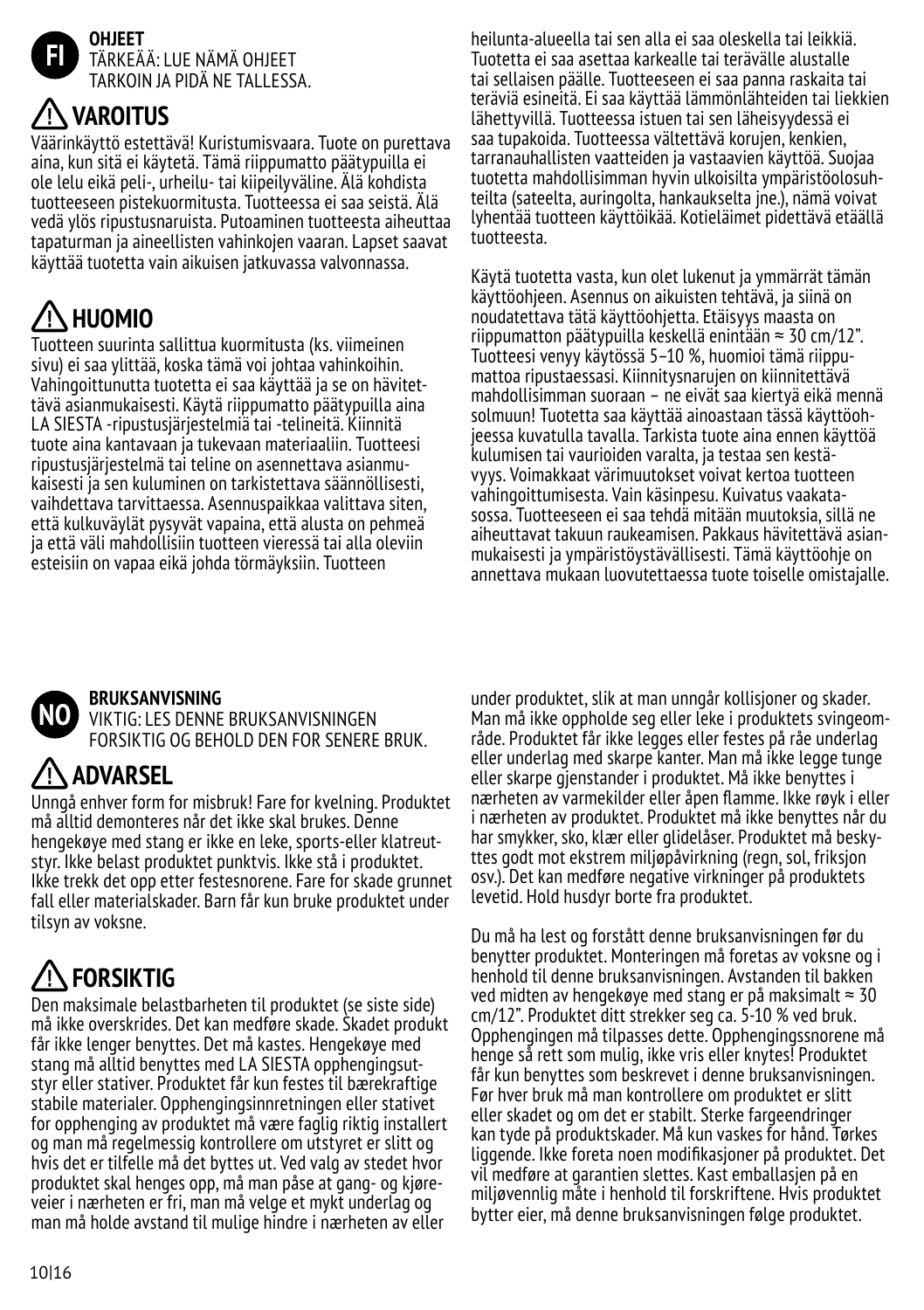![](_page_10_Picture_0.jpeg)

### **UPOZORNĚNÍ**

Zabraňte jakémukoliv zneužití! Nebezpečí uškrcení. Výrobek vždy po použití složte a nenechávejte ho volně viset. Tato houpací síť s tyčemi není ani hračkou, ani sportovním náčiním či pomůckou při lezení či šplhání. Výrobek nezatěžujte bodově, ale zatížení vždy rozložte na větší plochu. Do výrobku se nestavte. Nevytahujte se na závěsných šňůrách. Nebezpečí úrazu způsobeného pádem či vadou materiálu. Děti mohou výrobek používat pouze pod stálým dozorem dospělé osoby.

## **POZOR**

Nepřekračujte maximální odolnost výrobku vůči zátěži (viz poslední strana), jelikož to vede k jeho poškození. Poškozený výrobek dále nepoužívejte, ale náležitým způsobem zlikvidujte. Houpací síť s tyčemi používejte zásadně společně se závěsnými zařízeními či stojany LA SIESTA. Výrobek připevňujte pouze ke stabilním předmětům a materiálům s dostatečnou nosností. Závěsné zařízení či stojany pro upevnění Vašeho výrobku musí být odborně nainstalovány a v pravidelných intervalech kontrolovány, zda nejsou opotřebované nebo poškozené. V případě poškození musí být nahrazeny novými. Při výběru vhodného stanoviště dbejte na ponechání volných průchodů, výrobek používejte vždy nad měkkým podložím a dodržujte dostatečnou vzdálenost od potenciálních překážek; můžete tím

#### **INSTRUKCJA OBSŁUGI**

UWAGA: PROSZĘ DOKŁADNIE ZAPOZNAĆ SIĘ Z NINIEJSZĄ INSTRUKCJĄ I ZACHOWAĆ JĄ NA PRZYSZŁOŚĆ.

### **OSTRZEŻENIE**

Używać tylko zgodnie z przeznaczeniem! Niebezpieczeństwo uduszenia. Produkcie należy zdemontować, jeśli się z niego nie korzysta. Ten hamak z drążkiem nie jest zabawką, przyrządem do gier, przyrządem sportowym ani wspinaczkowym. Nie obciążać produktu punkt po punkcie. Nie stawać w produkcie. Nie podciągać za sznurki mocujące. Ryzyko obrażeń wskutek upadku lub szkód materiałowych. Korzystanie przez dzieci wyłącznie pod stałym nadzorem dorosłych.

## **PRZESTROGA**

Nie przekraczać maksymalnej nośności produktu (patrz ostatnia strona), ponieważ może to spowodować szkody. Nie używać uszkodzonego produktu i zutylizować go prawidłowo. Hamak z drążkiem używać zawsze z wyposażeniem do zawieszania lub stojakiem firmy LA SIESTA. Należy mocować produkt na wytrzymałym i stabilnym materiale. Wyposażenie do zawieszania lub stojak do zamocowania produktu należy profesjonalnie zainstalować i sprawdzać w regularnych odstępach czasu pod kątem zużycia, a w razie potrzeby wymieniać. Przy wyborze miejsca instalacji pozostawić wolne przejście, wybrać miękkie podłoże, zapewnić odstęp od potencjalnych przeszkód wokół produktu i pod nim, aby uniknąć kolizji i powstania obrażeń. Nie

zabránit kolizím a zbytečným zraněním. Nezdržujte se a nehrajte si přímo pod výrobkem nebo v oblasti jeho dosahu ve švihu. Výrobek nepokládejte na drsném, nerovném povrchu či na povrchu s ostrými hranami; rovněž ho nad takovýmto povrchem neupevňujte. Do výrobku nepokládejte těžké nebo špičaté předměty. Nepoužívejte ho v blízkosti plamenů či jiných zdrojů horka. Ve výrobku ani nikde v jeho blízkosti nekuřte. Výrobek nepoužívejte, máte-li na sobě šperky, boty nebo oblečení se suchými zipy či něčím podobným. Výrobek je vhodné chránit před extrémními vlivy okolí (déšť, slunce, tření, apod.), jelikož se tyto vlivy mohou negativně projevit na jeho životnosti. Do blízkosti výrobku nepouštějte domácí zvířata.

Výrobek používejte pouze v případě, že jste si přečetli tento návod k použití a porozuměli mu. Montáž musí provádět dospělá osoba a v souladu s tímto návodem k použití. V prostřední části je houpací síť s tyčemi vzdálena maximálně ≈ 30 cm/12" od země. Výrobek se při používání protáhne o 5-10 %, jeho zavěšení bude tedy třeba odpovídajícím způsobem přizpůsobit. Závěsné šňůry musí probíhat co nejpříměji - bez překroucení či zauzlování! Výrobek používejte pouze způsobem popsaným v tomto návodu k použití. Před každým použitím ho zkontrolujte, zda není opotřebovaný nebo poškozený, a přezkoušejte jeho stabilitu. Silné změny zabarvení mohou indikovat poškození výrobku. Perte pouze v ruce. Sušte rozložené. Výrobek nijak neupravujte; případnými úpravami zaniká garanční nárok. Obal zlikvidujte podle předpisů a šetrně k životnímu prostředí. Pokud výrobek změní majitele, předejte novému majiteli společně s výrobkem i tento návod k použití.

przebywać, ani nie bawić się w obszarze wychylenia produktu, ani pod nim. Nie kłaść produktu na nierównym podłożu lub podłożu o ostrych krawędziach, a także nie montować go nad takim podłożem. Nie umieszczać w produkcie ciężkich lub ostrych przedmiotów. Nie korzystać w pobliżu źródeł ciepła lub płomieni. Nie palić w produkcie, ani obok niego. Nie korzystać, mając na sobie biżuterię, buty, ubranie z zapięciami na rzepy lub podobne. Chronić produkt przed ekstremalnym oddziaływaniem środowiskowym (deszcz, słońce, tarcie itd.), ponieważ może ono negatywnie wpłynąć na trwałość produktu. Trzymać poza zasięgiem zwierząt domowych.

Można używać produktu tylko po przeczytaniu ze zrozumieniem niniejszej instrukcji eksploatacji. Montaż musi przeprowadzić osoba dorosła zgodnie z niniejszą instrukcją eksploatacji. W środkowym punkcie hamak z drążkiem wysokość nad ziemią wynosi maksymalnie ≈ 30 cm/12". Podczas użytkowania produkt rozciągnie się o 5–10%, dlatego należy odpowiednio dopasować zawieszenie. Sznurki mocujące muszą w miarę możliwości przebiegać prostoliniowo – nie mogą być skręcone ani splątane! Należy używać produktu zgodnie z zaleceniami niniejszej instrukcji eksploatacji. Przed każdym użyciem należy zwrócić uwagę na ewentualne przetarcia i uszkodzenia, a także sprawdzać stabilność. Znaczne przebarwienia mogą świadczyć o uszkodzeniu produktu. Prać wyłącznie w rękach. Suszyć poziomo. Nie modyfikować produktu, w przeciwnym razie gwarancja wygasa. Opakowanie usunąć zgodnie z przepisami i wymaganiami ochrony środowiska. W przypadku zmiany właściciela produktu przekazać niniejszą instrukcję obsługi.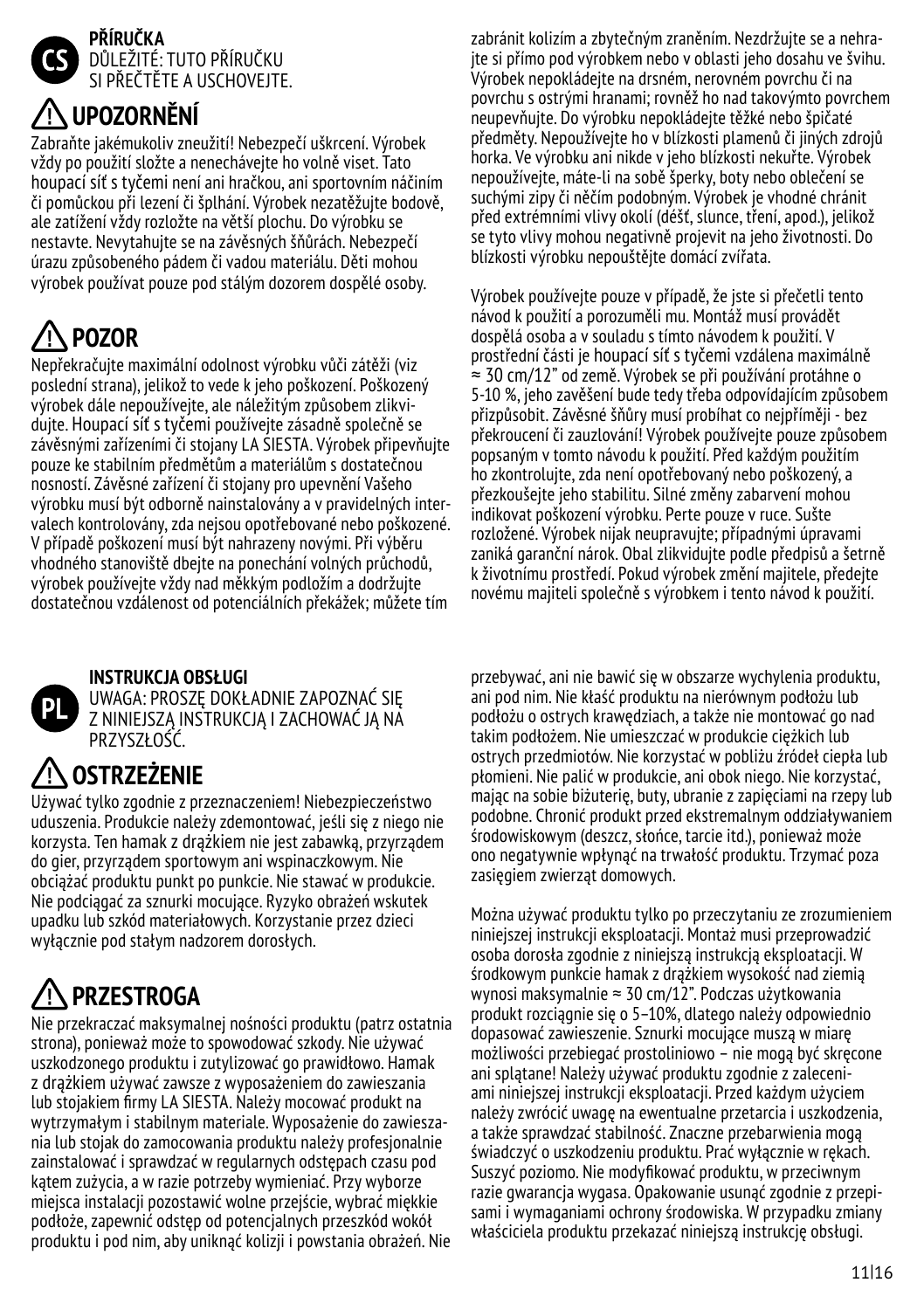![](_page_11_Picture_0.jpeg)

**MANUAL** IMPORTANT: CITIȚI CU ATENȚIE ACEST MANUAL ȘI PĂSTRAȚI-L.

#### **AVERTISMENT**

Evitați orice utilizare necorespunzătoare! Pericol de strangulare. Demontați produsul atunci când nu este utilizat. Acest tija hamac nu este o jucărie, un dispozitiv de sport sau de cățărare. Nu solicitați punctual produsul. Nu stați în picioare în produs. Nu trageți de șnururile de suspendare. Pericol de rănire prin cădere sau defecte de material. A se utiliza de către copii numai sub supravegherea în permanență de către adulți.

## **ATENȚIE**

Nu depășiți capacitatea maximă de încărcare a produsu- lui (consultați ultima pagină), deoarece acest lucru poate produce daune. Nu mai folosiți produsul dacă este deteriorat și eliminați-l corespunzător. Folosiți tija hamac întotdeauna cu dispozitivul de suspendare sau cadrul LA SIESTA. Fixați produsul numai de un material portant rezistent. Dispozitivul de suspendare sau cadrul pentru agățarea produsului dvs. trebuie să fie instalat în mod profesional și verificat la intervale regulate de timp cu privire la uzură și, dacă este necesar, înlocuit. Atunci când alegeți locul de montare, păstrați libere căile de evacuare, alegeți sau creați o suprafață moale și păstrați o distanță corespunzătoare față de potențialele obstacole de lângă și de sub produs pentru a evita coliziunile și rănirile. Nu staționați și nu

![](_page_11_Picture_6.jpeg)

#### **NÁVOD NA POUŽITIE**

DÔLEŽITÉ: TENTO NÁVOD SI POZORNE PREČÍTAJTE A USCHOVAJTE HO.

#### **UPOZORNENIE**

Zabráňte akémukoľvek zneužitiu! Riziko obesenia. Ak sa výrobok nepoužíva, vždy ho demontujte. Tyč hojdacia sieť ležadlo nie je žiadnou hračkou, športovým zariadením alebo zariadením na lezenie. Výrobok nezaťažujte bodovo. Na výrobok nestúpajte. Nevyťahujte nahor za závesné šnúry. Hrozí poranenie v dôsledku pádu alebo poškodenia materiálu. Deti môžu používať iba pod stálym dohľadom dospelých osôb.

## **POZOR**

Neprekračujte maximálnu nosnosť výrobku (pozri poslednú stranu), inak môžu vzniknúť škody. Poškodený výrobok ďalej nepoužívajte a odborne ho zlikvidujte. Tyč hojdacia sieť používajte vždy so závesnými prostriedkami alebo stojanmi LA SIESTA. Výrobok upevňujte iba na nosnom stabilnom materiáli. Závesný prostriedok alebo stojan na zavesenie vášho výrobku musí byť nainštalovaný odborne a je potrebné pravidelne kontrolovať jeho opotrebenie a podľa potreby ho vymeniť. Pri výbere miesta inštalácie udržiavajte voľné dráhy chodu, vyberte alebo vytvorte mäkký podklad a udržujte vzdialenosť od prípadných prekážok vedľa a pod výrobkom, aby ste zabránili kolíziám a poraneniam.

vă jucați sub sau în zona de balansare a produsului. Nu poziționați sau nu atașați produsul pe suprafețe dure sau cu muchii ascuțite. Nu așezați obiecte grele sau ascuțite în produs. Nu utilizați produsul în apropierea surselor de căldură sau a flăcărilor. Nu fumați în sau lângă produs. Nu utilizați cu bijuterii, încălțăminte, îmbrăcăminte cu închidere Velcro sau asemănătoare. Protejați cât mai bine produsul împotriva influențelor ambientale extreme (ploaie, soare, frecare etc.), deoarece acestea pot avea un efect negativ asupra duratei de viață a produsului. Țineți la distanță animalele domestice de produs.

Utilizați produsul numai dacă ați citit și ați înțeles aceste instrucțiuni de utilizare. Montajul trebuie să fie efectuat de către un adult, conform acestor instrucțiuni de utilizare. Distanța până la sol este de maxim ≈ 30 cm/12", măsurată de la mijlocul tija hamac. Produsul dumneavoastră se alungește cu 5-10% în timpul utilizării, iar dispozitivul de suspendare trebuie adaptat în mod corespunzător. Șnururile de suspendare trebuie dispuse pe cât posibil drept – nu le răsuciți și nu le înnodați! Utilizați produsul numai în modul descris în aceste instrucțiuni de utilizare. Înainte de fiecare utilizare, verificați produsul cu privire la uzură sau deteriorări și testați-l cu privire la stabilitate. Modificările puternice de culoare pot indica defecte ale produsului. Spălați doar manual. Uscați produsul numai în poziție întinsă pe orizontală. Nu efectuați modificări la produs; în caz contrar se anulează garanția. Eliminați ambalajul conform reglementărilor și într-un mod ecologic. În cazul în care înstrăinați produsul, înmânați-i utilizatorului aceste instrucțiuni de utilizare.

Nezdržiavajte sa ani sa nehrajte v oblasti kývania výrobku. Výrobok neumiestňujte na drsnom alebo ostrohrannom podklade ani nad ním. Do výrobku neukladajte ťažké ani ostré predmety. Nepoužívajte v blízkosti zdrojov tepla alebo ohňa. Nefajčite vo výrobku ani vedľa neho. Nepoužívajte so šperkami, topánkami, oblečením so zipsmi a pod. Výrobok čo možno najlepšie chráňte pred extrémnymi vplyvmi prost-<br>redia (dážď, slnko, trenie atď.), keďže môžu mať negatívny vplyv na životnosť výrobku. Domácim zvieratám zabráňte v prístupe k výrobku.

Výrobok používajte iba vtedy, ak ste si prečítali a pochopili tento návod na prevádzku. Montáž ležadla musia vykonať dospelé osoby podľa tohto návodu na prevádzku. Vzdialenosť od zeme je v strede závesného ležadla maximálne ≈ 30 cm/12". Výrobok sa pri používaní rozťahuje o 5 až 10 %, zavesenie treba podľa toho prispôsobiť. Závesné šnúry musia prebiehať pokiaľ možno priamočiaro – neprekrucujte ich ani nezauzlujte! Pred každým použitím skontrolujte opotrebovanie výrobku, alebo jeho poškodenie. Výrobok chráňte pred vlhkosťou, dažďom, priamym slnečným žiarením, teplom a pred poškodením. Výrazné farebné zmeny môžu naznačovať poškodenie výrobku. Iba ručné pranie. Sušte naležato. Na výrobku nerobte žiadne úpravy, pretože v opačnom prípade záruka zaniká. Balenie zlikvidujte podľa predpisov a ekologicky. V prípade zmeny vlastníka tohto výrobku odovzdajte tento návod na použitie novému vlastníkovi.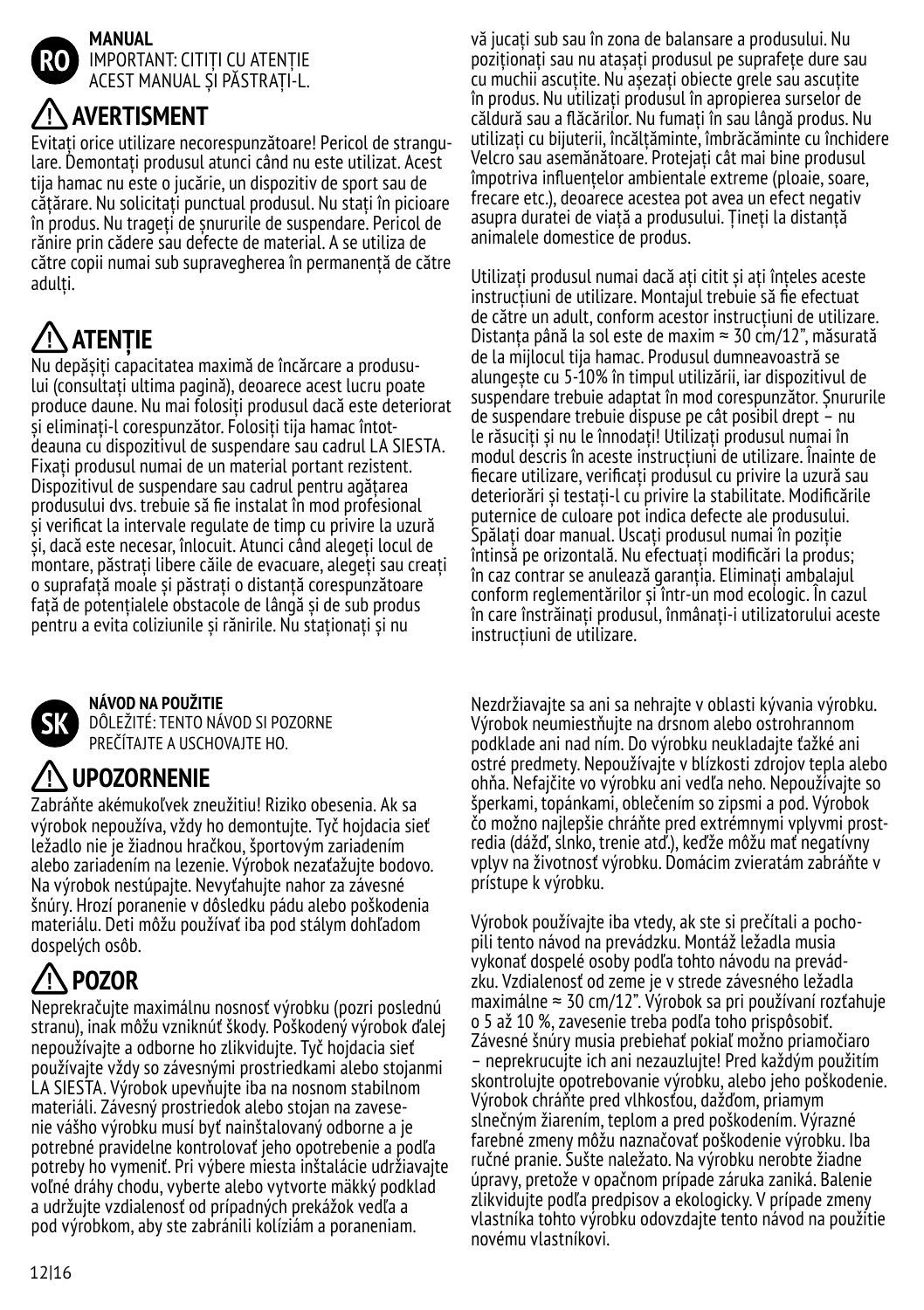![](_page_12_Picture_0.jpeg)

#### **РУКОВОДСТВО**

ВАЖНО: ВНИМАТЕЛЬНО ПРОЧИТАЙТЕ И СОХРАНЯЙТЕ ДАННОЕ РУКОВОДСТВО.

#### **ОСТОРОЖНО**

Не допускать использования не по назначению! Опасность удушения. После использования изделие демонтировать. гамак для удочек не является игрушкой, спортивным или игровым снарядом, а также не предназначен для занятий лазаньем. Изделие не нагружать точечно. Не использовать изделие стоя. Не подтягиваться на подвесных шнурах. Опасность получения травмы в результате падения или повреждения материала. Использование детьми только под постоянным наблюдением взрослых.

## **ВНИМАHИE**

Не превышайте максимальную нагрузочную способность изделия (см. последнюю страницу), это может привести к его повреждению. Поврежденное изделие не должно использоваться и подлежит утилизации в соответствии с действующими правилами. Всегда используйте гамак для удочек с подвесными устройствами или стойками LA SIESTA. Прикреплять изделие исключительно к стабильным предметам, способным выдерживать нагрузку. Подвесное устройство или стойка для подвешивания Вашего изделия должны устанавливаться специалистами, регулярно инспектироваться на предмет износа и при необходимости заменяться. При выборе места установки не перекрывать пути прохода. Выбирайте мягкую поверхность под изделием и соблюдайте необходимую дистанцию до потенциальных препятствий рядом с изделием и под ним. Это поможет избежать ударов, столкновений и травм. Не стоять и не играть в зоне раскачивания изделия. Не класть

изделие на грубые или шероховатые поверхности или поверхности с острыми ребрами, а также не устанавливать изделие над ними. Не помещать в изделие тяжелые или заостренные предметы. Не размещать вблизи источников тепла или у открытого огня. Не курить внутри или вблизи изделия. Не использовать изделие в надетых украшениях, обуви, одежде с застежкамилипучками или тому подобном. Максимально защищайте изделие от экстремальных воздействий окружающей среды (дождь, солнце, трение и т. д.), поскольку это может отрицательно повлиять на срок его службы. Домашних животных держать вдали от изделия.

Использовать изделие только после того, как Вы внимательно прочитали и поняли настоящую инструкцию. Монтаж должен производиться только взрослыми в соответствии с настоящей инструкцией по эксплуатации. Расстояние до грунта в середине гамак для удочек должно быть не более ≈ 30 cm/12". Ваше изделие увеличивается при эксплуатации на 5-10%, поэтому его подвеска должна быть соответственно скорректирована. Подвесные шнуры должны быть как можно более прямыми - не скручивайте их и не завязывайте! Использовать изделие только в соответствии с указаниями настоящей инструкции по эксплуатации. Перед каждым использованием проводить проверку на изношенность или повреждения, проверять прочность. Сильные изменения цвета могут указывать на повреждение изделия. Только ручная стирка. Сушить в горизонтальном положении. Не проводить никаких изменений изделия. Это приведет к потере гарантии. Упаковку утилизировать в соответствии с правилами утилизации и охраны окружающей среды. При смене владельца инструкция по эксплуатации должна передаваться вместе с изделием.

#### ΕΓΧΕΙΡΙΔΙΟ ΧΡΗΣΗΣ

ΣΗΜΑΝΤΙΚΟ: ΔΙΑΒΑΣΤΕ ΠΡΟΣΕΚΤΙΚΑ ΚΑΙ ΦΥΛΑΞΤΕ ΤΟ ΠΑΡΟΝ ΕΓΧΕΙΡΙΔΙΟ ΧΡΗΣΗΣ.

#### ΠΡΟΕΙΔΟΠΟΊΗΣΗ

Αποφεύγετε οποιαδήποτε κακή χρήση! Κίνδυνος στραγγαλισμού. Αποσυναρμολογείτε πάντοτε το προϊόν, όταν δεν το χρησιμοποιείτε. Αυτή η αιώρα ράβδου χώρους δεν είναι παιχνίδι, συσκευή παιχνιδιού, άθλησης ή αναρρίχησης. Μην ασκείτε φορτίο στο προϊόν κατά σημεία. Μην στέκεστε όρθιοι στο προϊόν. Μην ανυψώνετε το προϊόν τραβώντας το με σχοινιά ανάρτησης. Κίνδυνος τραυματισμού λόγω πτώσης ή ζημιών στο υλικό. Η χρήση από παιδιά επιτρέπεται μόνο υπό τη διαρκή επίβλεψη ενήλικα.

## ΠΡΟΣΟΧΗ

Μην υπερβαίνετε το μέγιστο φορτίο για το προϊόν (βλ. τελευταία σελίδα), διότι μπορεί να προκληθούν ζημιές. Αν το προϊόν έχει υποστεί ζημιές, σταματήστε να το χρησιμοποιείτε και απορρίψτε το με ορθό τρόπο. Χρησιμοποιείτε την αιώρα ράβδου πάντα με συστήματα ανάρτησης ή πλαίσια στήριξης LA SIESTA. Στερεώνετε το προϊόν μόνο σε ανθεκτικό, σταθερό υλικό. Το σύστημα ανάρτησης ή το πλαίσιο στήριξης για να κρεμάσετε το προϊόν πρέπει να έχει εγκατασταθεί από εξειδικευμένο τεχνικό, να υποβάλλεται τακτικά σε έλεγχο για φθορές και να αντικαθίσταται κατά περίσταση. Όταν επιλέγετε τη θέση τοποθέτησης, μην κλείνετε τις οδούς διέλευσης, επιλέξτε ή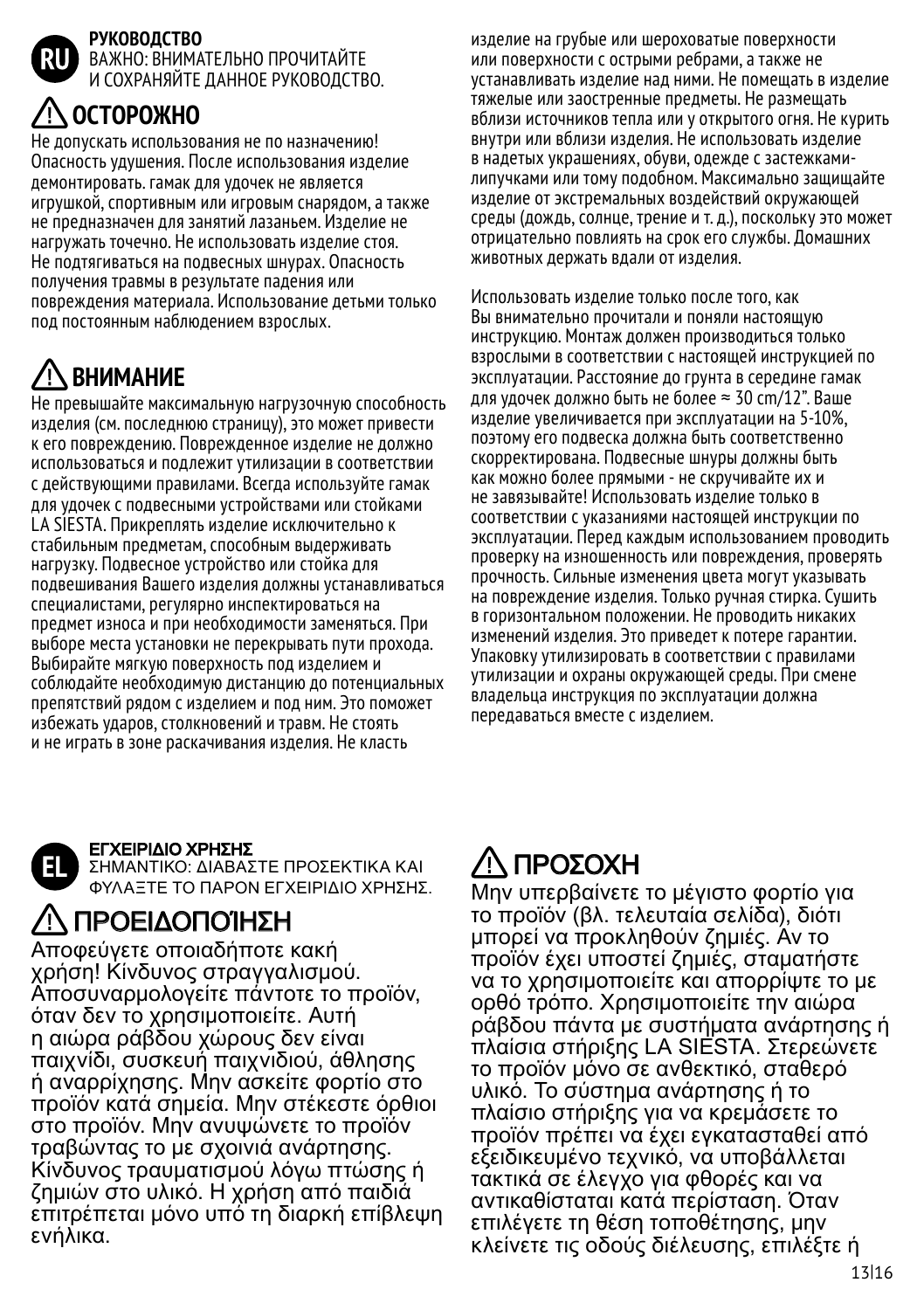δημιουργήστε ένα μαλακό υπόστρωμα και διατηρήστε απόσταση από πιθανά εμπόδια κοντά και κάτω από το προϊόν, για να αποφύγετε προσκρούσεις και τραυματισμούς. Μην παραμένετε και μην παίζετε κάτω ή μέσα στην περιοχή ταλάντωσης του προϊόντος. Μην ακουμπάτε και μην συναρμολογείτε το προϊόν πάνω σε τραχύ έδαφος ή αιχμηρό υπόστρωμα. Μην τοποθετείτε βαριά ή μυτερά αντικείμενα μέσα στο προϊόν. Μην χρησιμοποιείτε το προϊόν κοντά σε πηγές θερμότητας ή φλόγες. Μην καπνίζετε μέσα ή κοντά στο προϊόν. Μην χρησιμοποιείτε το προϊόν φορώντας κοσμήματα, παπούτσια, ρούχα με βέλκρο ή άλλα παρόμοια αντικείμενα. Προστατεύετε το προϊόν με τον καλύτερο δυνατό τρόπο από ακραίες καιρικές επιδράσεις (βροχή, ήλιος, τριβές κ.λπ.), καθώς μπορεί να επηρεάσουν αρνητικά τη διάρκεια ζωής του. Διατηρείτε τα κατοικίδια ζώα μακριά από το προϊόν.

Χρησιμοποιήστε το προϊόν, μόνο εφόσον έχετε διαβάσει και κατανοήσει αυτές τις

οδηγίες χρήσης. Η τοποθέτηση πρέπει να γίνεται από ενήλικα σύμφωνα με αυτές τις οδηγίες χρήσης. Η απόσταση από το έδαφος στο μέσον της αιώρα ράβδου είναι περίπου 30cm το πολύ. Το προϊόν τεντώνεται κατά τη χρήση κατά 5-10%, προσαρμόζετε τα σημεία ανάρτησης αναλόγως. Τα σχοινιά ανάρτησης πρέπει να είναι περασμένα κατά το δυνατόν σε ευθεία γραμμή - μην τα τυλίγετε και μην τα κάνετε κόμπους! Χρησιμοποιείτε το προϊόν μόνο σύμφωνα με τις περιγραφές στις οδηγίες χρήσης. Πριν από κάθε χρήση, ελέγχετε το προϊόν για φθορές ή ζημιές και επιβεβαιώνετε ότι είναι σταθερό. Έντονες μεταβολές στο χρώμα μπορεί να υποδεικνύουν ζημιές στο προϊόν. Πλένεται στο χέρι μόνο. Αφήστε το να στεγνώσει απλωμένο. Μην προβαίνετε σε τροποποιήσεις στο προϊόν, καθώς παύει η ισχύς της εγγύησης. Απορρίπτετε τη συσκευασία σύμφωνα με τους κανονισμούς και με τρόπο φιλικό προς το περιβάλλον. Αν παραδώσετε το προϊόν σε άλλον κάτοχο, θα πρέπει να συνοδεύεται από τις παρούσες οδηγίες χρήσης.

# **ZH**

**说明书** 重要通知:

请仔细阅读并妥善保管本说明书。

## **警告**

严禁任何滥用!有勒死危险!不使用时 必须将产品拆卸。此杆吊床并非玩具或 游戏、运动或攀爬设备。不要在产品上 施加点状负荷。不要站立在产品中。不 要用吊绳进行拉高。摔倒可能导致受伤 或材料损坏。儿童使用时必须由成人始 终监护。

## **小心**

不要超过产品的最大负荷能力(参见上 一页),否则会导致损坏。请勿继续使用 受损产品,必须专业地进行废弃处理。 始终借助 LA SIESTA 悬挂装置或支架

使用杆吊床。必须将产品固定在有支承 力、稳定的材料上。必须专业安装用于 悬挂产品的悬挂装置或支架,定期检查 其磨损情况并在必要时进行更换。选 择使用地点时请避开人行道,选择或制 作柔软底座,与产品旁和下方的潜在障 碍物保持一定距离,由此避免碰撞和受 伤。不要在产品的下方或摆动区域内停 留或玩耍。请勿将产品放置或安装在粗 糙或有锋利边缘的底座上。不要将沉重 或尖锐的物体放在产品中。使用时请远 离热源或明火。切勿在产品中或旁边吸 烟。不要配戴首饰、穿鞋、穿着带有拉链 的衣服或有类似行为。最好防止产品受 到外部气候影响(下雨、日晒、摩擦等), 这些可能缩短产品的使用寿命。让家畜 远离产品。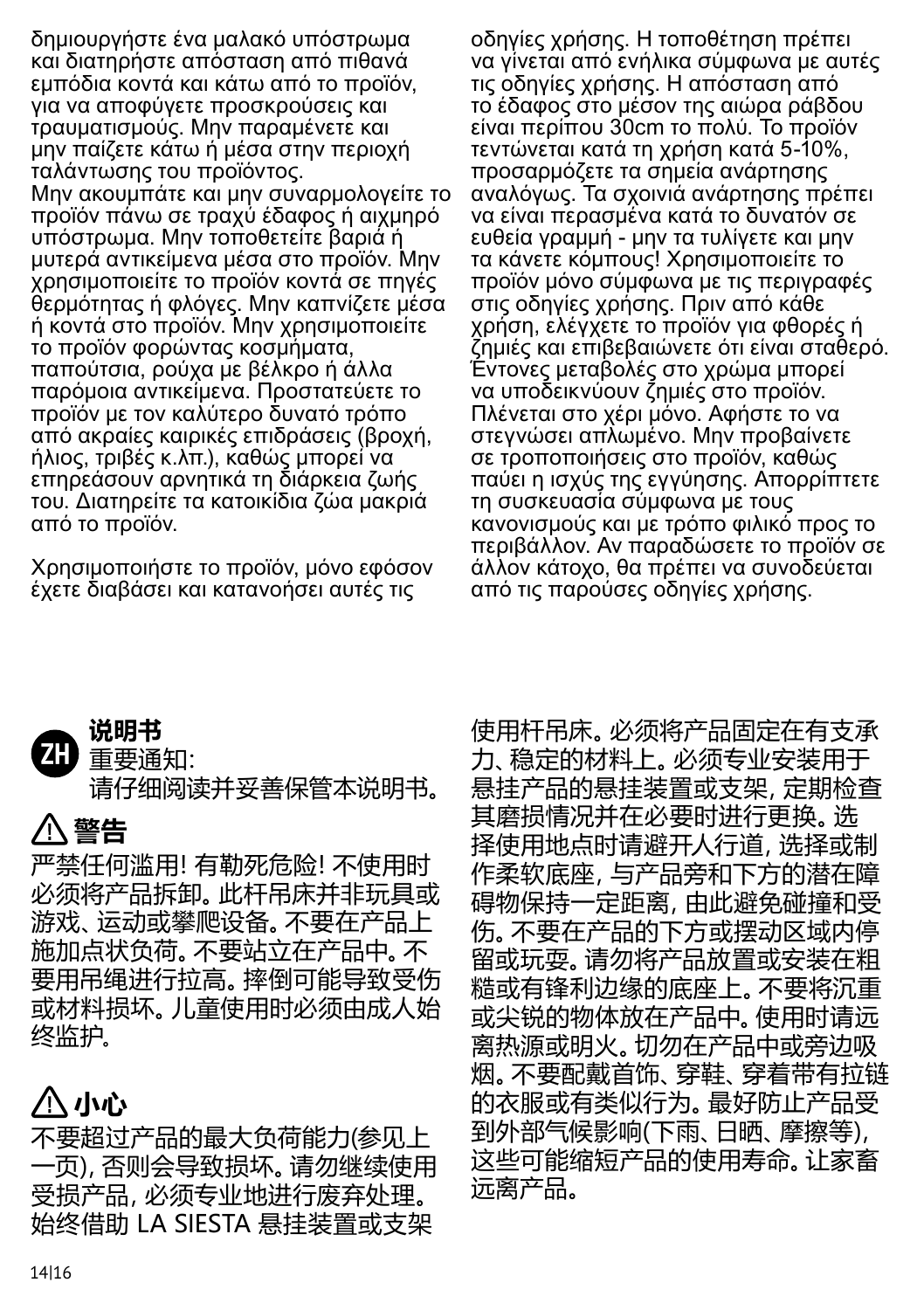使用产品前必须阅读并理解本使用说明 书。必须由成人根据使用说明书进行安 装。杆吊床中央部分距离不超过大约 30 cm/12"。使用时,产品会延伸 5-10%, 必须对悬挂装置进行相应调整。吊绳必 须尽可能直线走向 - 不要扭转或打结! 仅可将产品用于本使用说明书规定之

**マニュアル** IA) 重要:本マニュアルを注意深く 読んで保管してください。

#### **警告**

いかなる誤った使用も禁止してください!首 を絞める危険があります。製品を使用しない ときは、いつも取り外してください。このバー ハンモックは玩具ではなく、玩具やスポーツ や登攀用の機器でもありません。製品の一 点に荷重をかけないでください。 製品の中 に立たないでください。吊下紐をもって上に 引っ張り上げないでください。 墜落、または 材料の損傷により、怪我をする危険がありま す。子供による使用は、常に大人が監督して いる場合のみにしてください。

### **注意**

製品の最大負荷能力(最後のページ参照) を超えないでください。さもないと損傷が起 きる危険があります。損傷した製品はもう使 用しないで、適切に廃棄してください。バーハ ンモックはいつも、LA SIESTA 吊下装置、ま たは台と一緒に使用してください。製品を負 荷能力のある安定した材料に固定してくださ い。お買い求めの製品を引っかけるための吊 下装置、または台は専門的に設置されてお り、定期的な間隔で、摩耗がないかをチェッ クし、必要があれば取り換える必要がありま す。据え付け場所を選ぶ際、通路をあけ、柔 らかい地面を選ぶか、作ってください。また、 衝突や怪我を避けるために、製品の横や下 の邪魔になるかもしれないものから遠ざけて ください。製品の下、あるいは製品が揺れる 範囲にいたり、遊んだりしないでください。

用途。每次使用前必须检查磨损及损坏 情况并测试稳定性。严重变色表示产品 可能损坏。仅允许手洗。平铺晾干。请勿 对产品进行改装,否则保修失效。请根 据环保规定处置包装。产品变换所有人 时,请一起转交本使用说明书。

製品をざらざらした、あるいはかどの角ばっ た地面の上に置かないでください。あるいは その上に取り付けないでください。製品の中 に重い、あるいは尖ったものを入れないでく ださい。熱源、または炎のそばで使用しない でください。製品の中や横で喫煙しないでく ださい。装身具、靴、衣服、面ファスナー、あ るいはそれに類するものを付けて使用しな いでください。製品をできるだけ、ひどい環境 の影響(雨、日射、摩擦など)から守ってくだ さい。これらは製品の寿命に悪く作用する可 能性があります。ペットを製品から遠ざけて ください。

この取扱説明書をよく読み、理解したうえ で、製品を使用してください。組み立ては、 この取扱説明書に基づいて、大人が行って ください。地面との間隔はバーハンモックの 中央で最大およそ30cm/12インチです。お買 い求めの製品は使用中に、5~10 % 膨張し ます。吊下げもそれに合わせる必要がありま す。 吊下紐は、できるだけ、まっすぐになって いなければなりません。捩じれたり、あるいは 結び目があってはなりません。 取扱説明書 の中に書かれているようにのみ、製品を使用 してください。使用前にいつも、摩耗や損傷 がないかを点検し、安定性を試験してくださ い。強い変色は、製品の損傷を示している可 能性があります。手洗いのみで洗濯してくだ さい。寝かせて乾かしてください。製品を改 造しないでください。さもないと、保証が消 滅します。包装を規則通りに、環境に負担を 与えないように廃棄してください。製品の所 有者が変わる場合、本取扱説明書を新しい 所有者に渡してください。